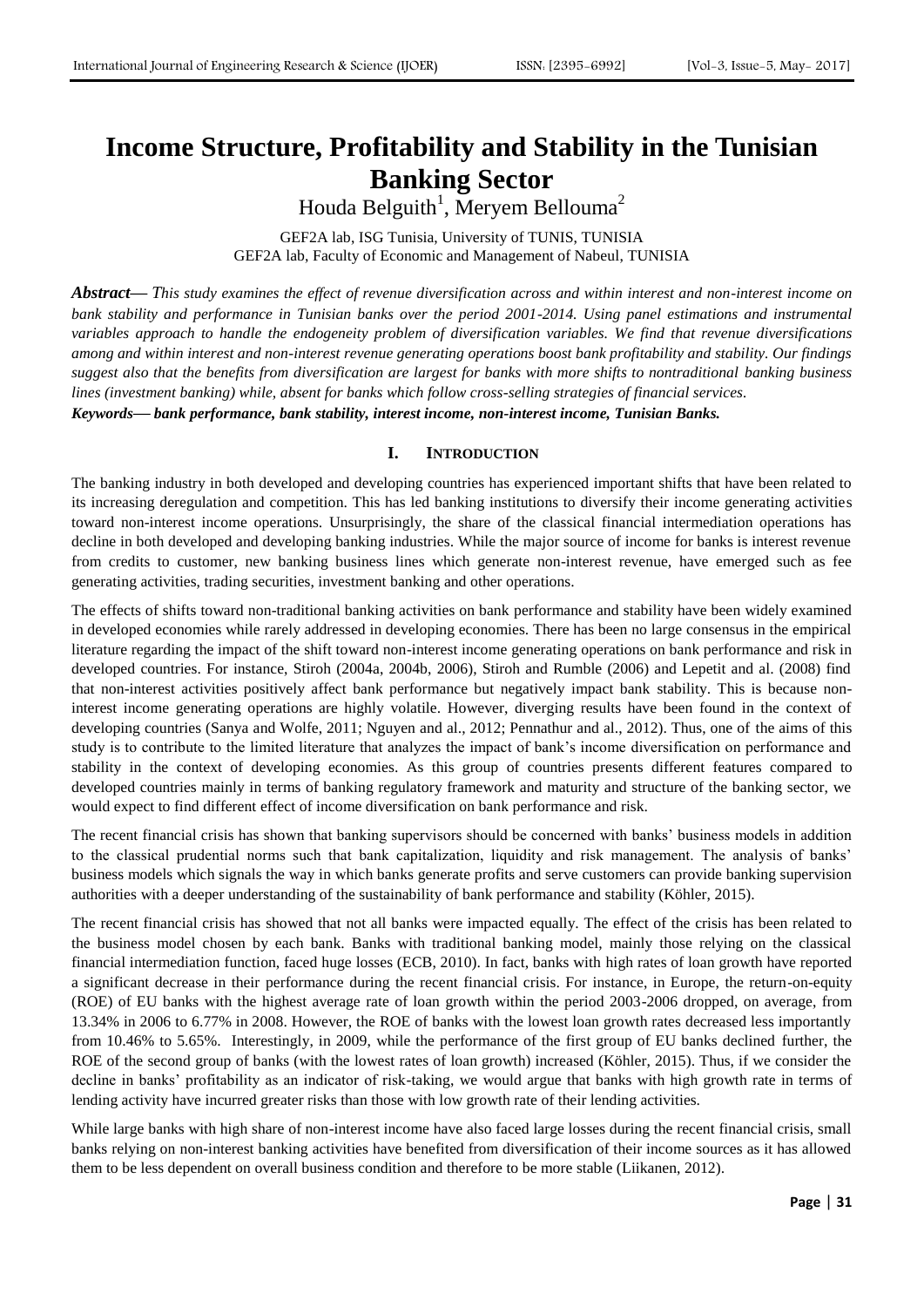In this study, we use detailed information on interest and non-interest income categories as well as on their components for a sample of 11 banks over the period 2001-2014. We try to answer the question regarding which business models allow for high profitability gains for banks and which ones expose banks to higher return volatility and instability. To do so, we examine the effect of business models on bank stability and performance. We test whether banks become more stable in case they increase their non-interest banking activities due to the effect of the diversification of revenue sources. We also examine whether this positive effect of the diversification of banking activities depends on the type of both interest and non-interest incomes and on their correlation. In addition, we try to answer the question of which banks are taking much more benefits from revenue diversification through controlling for bank funding and ownership structures.

Our findings indicate that revenue diversification through a shift toward non-interest income generating activities leads to higher performance and risk-adjusted profitability of Tunisian banks. This result confirms the findings of Sanya and Wolfe (2011), Pennathur and al. (2012) and Meslier and al. (2014) who find a positive association between income diversification and bank performance in emerging countries. Furthermore, our results show that diversification gains are more pronounced in banks where non-interest income are generated from nontraditional banking business lines while absent in those following cross-selling strategy of their financial products to a core business customers.

This work has two main motivations. The first motivation comes from the diverging findings with regard to the relationship between revenue diversification and bank performance and stability in emerging economies. Indeed, this study explores this gap in the literature in an emerging country. The second motivation of this study stems from the fact that it has been shown that some types of banks with different kinds of business models proved to be vulnerable during the recent financial crisis (Mergaerts and Vennet, 2016). Thus, this work aims at reconsidering banks' business models in the direction of strengthening the resilience of banks.

This work contributes to the existing literature in two important ways. First, contribute to the related empirical literature by using the instrumental variables approach to handle the problem of endogeneity of the diversification variables. This is because we believe that the income diversification decision of banks can be thought as being itself impacted by bank performance. This might be the case when, for instance, poorly performing banking institutions decide, under the pressure of their shareholders, to diversify their income structure to reduce their overall risk. Second, we complement the existing literature on banks' business models by analyzing the effect of the subcategories of interest income and non-interest income on bank stability and performance. This is because previous studies have shown that not every type of the interest and noninterest income is equally volatile or has the same impact on bank performance and stability (DeYoung and Torna, 2013; Stiroh, 2007).

The remainder of this paper is organized as follow. Section 2 discusses the related literature and formulates the hypotheses to be tested. Section 3 presents the data and the econometric methodology. Section 4 shows the descriptive analysis. Section 5 presents our findings. Finally, section 6 concludes.

## **II. LITERATURE REVIEW AND HYPOTHESIS**

The empirical literature on banking stability argues that excessive growth rates of lending activity lead to higher risk taking by banks (Foos and al., 2010; Jimenez and Saurina, 2006). However, the effect of bank's business mix on bank stability has not been demonstrated clearly. For instance, while many authors argue that an increase in non-interest banking activities, like for instance investment banking, allows banks to benefit from additional sources of income and to diversify their overall revenue which would make them more stable, others argue that bank instability may arise when banks diversify their income sources by relying on non-interest activities due to the higher volatility of these activities. Busch and Kick (2009) suggest that the volatility of banks' profitability significantly increases when they become involved in fee business.

However, Chiorazzo and al. (2008) finds that an increase of the share of non-interest income by Italian banks will lead to higher risk-adjusted returns. For the case of Germany, Busch and Kick (2009), show that savings and cooperative banks will have their performance improved if they increase their share of non-interest income, while the authors find no impact of noninterest income on the profitability of commercial banks. For developing countries, there are also findings which suggest that banks benefit from a better revenue diversification (Sanya and Wolfe, 2011).

Mergaerts and Vennet (2016) argue that the diversification of income structure should lead to better trade-off between the expected level and variance of banks' performance. Of course, for this positive effect of income source diversification to hold, banks' income-generating operations should not be perfectly correlated. A bank's business model that relies on income diversification allows banks to generate more non-interest income from the average asset, which more than compensates the lower level of net interest income and higher expenses. However, Stiroh and Rumble (2006) and Demirgüc-Kunt and Huizinga (2010) show that income diversification has a positive impact on profitability, but a negative one on bank stability.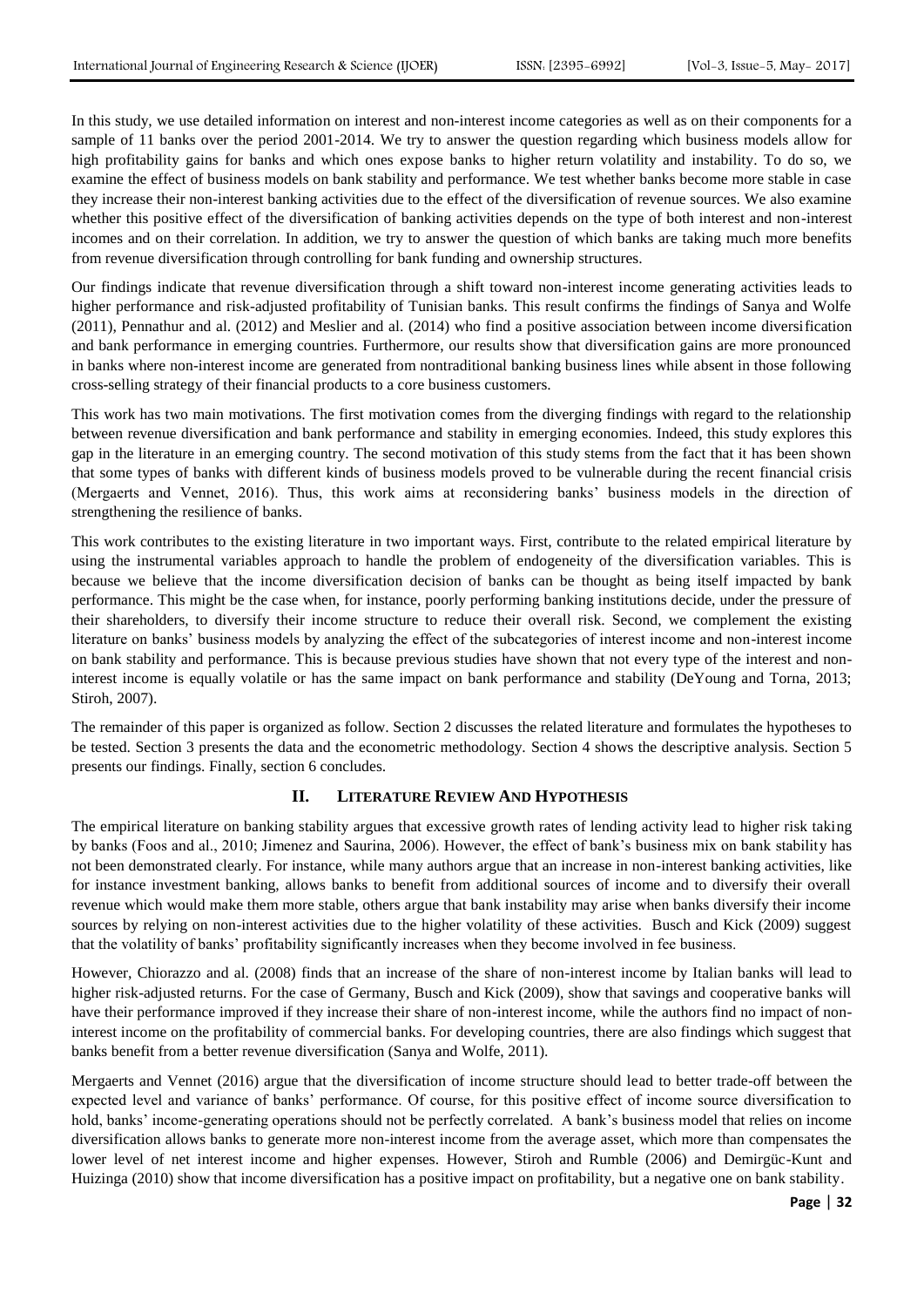Altunbas and al. (2011) and Köhler (2015) find that more diversified banks are generally less likely to be under stress. Lepetit and al. (2008) argue that revenue diversification toward non-interest income generating activities can lower the cyclical variations in profits if incomes across bank activities are not perfectly correlated. Further, income diversification leads to increased competitive pressures between banks across a large number of banking business lines which can increase innovation and efficiency in the provision of banking services.

# **2.1 H1: Revenue diversifications across and within interest and non-interest revenue generating operations enhance bank performance and stability.**

DeYoung and Torna (2013) find that banks which diversify into non-interest income are less likely to encounter financial distress. Further, the authors argue that the effect of non-interest income on bank stability significantly depends on the type of non-interest income. While a larger share of revenue from asset-based non-traditional banking operations, such as investment banking and asset securitization, is found to make financially distressed banks significantly more likely to fail, a larger share of fee-based non-traditional banking activities, such as insurance sales, significantly decreases the probability of a failure.

The authors examine, in the context of the recent financial crisis, whether banks with a larger share of non-interest income were more likely to fail. They find that it is not non-interest revenue per se that made banks more likely to fail, but rather the type of non-interest income. More specifically, the authors show that a larger share of income from asset-based nontraditional activities, such as investment banking and asset securitization, has led to higher banks failures. However, the authors argue that a larger share of fee-based non-traditional activities such as insurance sales has reduced the probability of failure during the financial crisis.

It is important to note that a shift toward non-interest revenue that stems from traditional banking activities may not lead to diversification benefits. Instead, it may, lead to a reduction of diversification benefits. This is because this type of income is subject to the same variations as interest-generating activities which might lead to further volatility of banks' benefits. This is the case when banks follow cross-selling strategy through providing financial products to a core customer base. However, diversification benefits are higher when a bank shifts toward non-interest revenue generated from nontraditional banking operations.

In addition, it may be the case that both categories of income coming from traditional and nontraditional baking activities are uncorrelated but both highly volatile. The standard portfolio theory argues that the overall variance of operating income increases when the variations of revenues stemming from both traditional and nontraditional banking operations increase (Meslier el al., 2014).

## **2.2 H2: An increase in non-interest income generated from nontraditional banking activities enhance bank stability, while those generated from traditional banking activities worsen bank stability.**

Many papers have examined the impact of the diversification of income and funding sources on bank risk and return. Demirgüc-Kunt and Huizinga (2010) find some risk diversification benefits at very low shares of non-interest income and non-deposit funding. However, for the most banks, they find that increases in the shares of both non-interest revenue and non-deposit funding are associated with higher instability. Altunbas and al. (2011) find that banks with a more diversified income structure are more stable.

Köhler (2015) argues that the way in which banks diversify their income and funding sources impacts their risk and profitability. The author suggests that this impact depends on the business model chosen by each bank. For instance, for retail-oriented banks, while a shift towards non-interest revenue leads to higher stability and performance, an increase in the share of non-deposit funding is associated with bank instability. This is because such business strategy will make them less dependent on interest banking activities which improves their risk diversification and, therefore, leads to more stability and profitability. However, for investment-oriented banks, while a shift towards non-interest revenue leads to higher instability, an increase in the share of non-deposit funding leads to more significant stability. This is because these banks, with such business model, already have higher share of non-interest income and a further increase in it will limit the benefits of diversification of income sources as it leads to over diversification.

Lepetit and al. (2008) and Mercieca and al. (2007) show that European banks that have increased their non-interest income operations are more risky than banks that mainly supply loans.

However, the related literature argues that the opposite sign of the relationship between revenue diversification and bank performance may also occur. Mercieca and al. (2007) argue that when banks over expand their operations toward new market segments where they face higher competition or lack of expertise, revenue diversification may worsen bank performance.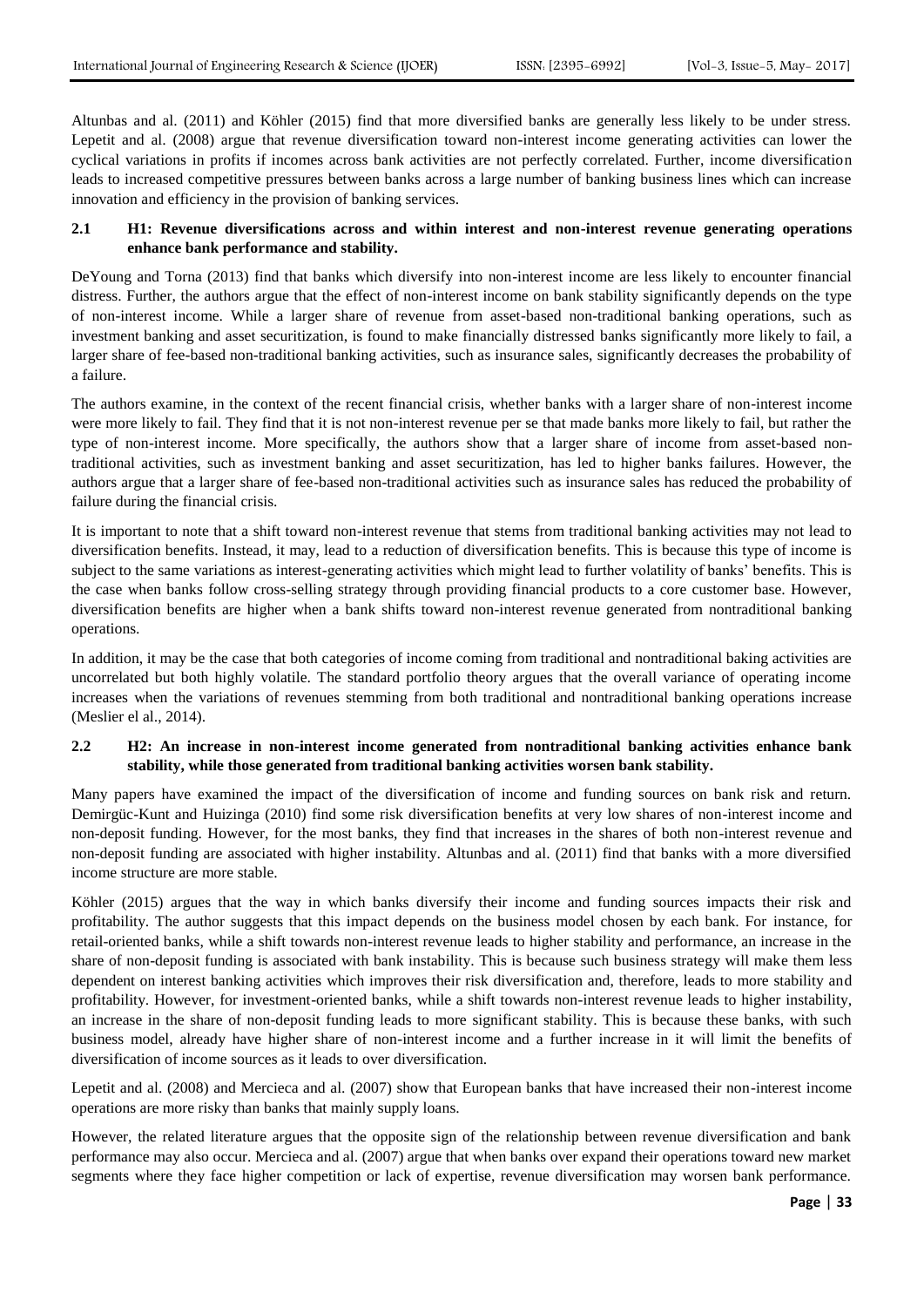The authors indicate that there is a threshold or a risk optimal level that diversifying beyond it may lead to an increased idiosyncratic risk for banks.

# **2.3 H3: Revenue diversification positively impact bank performance but up to a given threshold.**

Altunbas and al. (2011) show also that larger banks and those with higher growth rates of loans are more risky, while stable banks are those characterized by a strong deposit base. Demirgüc-Kunt and Huizinga (2010) obtain similar findings. They show that banks which are mostly relying on fee and trading income are less stable. The authors indicate also that banks which are heavily relying on wholesale funding are more risky. However, Demirgüc-Kunt and Huizinga (2010) find no evidence that high growth rate of loans leads to higher risk-taking by banks.

Recent studies have argued that a higher reliance on customer deposits decreases bank distress (Altunbas and al., 2011; Betz and al., 2013) and inspires market confidence (Beltratti and Stulz, 2012). Mergaerts and Vennet (2016) find that banks characterized by a traditional funding structure are both more profitable and stable. The authors show that a higher deposit ratio is associated with lower interest expenses, which leads to higher net interest income and greater returns. Further, banks with business model characterized by a higher share of customer deposits are also better able to generate non-interest income due to the greater scope of cross-selling products to an expanded group of retail clients, which can raise fee income.

The literature on the bank capital argues that the use of equity as a funding source of banks decreases the ability of banks' creditors to exert market discipline (Diamond and Rajan, 2001). However, equity financing may induce banks to monitor borrowers more intensively (Mehran and Thakor, 2010). Beltratti and Stulz (2012) find that during the recent financial crisis, banks with business models that rely on higher capital ratios performed better and were less likely to encounter severe distress. These banks had higher levels of net interest margins and return on assets, but this did not suffice to offset the mechanical negative impact on return on assets. The positive impact of such business model on ROA and NIM can mainly be attributed to lower interest expenses. This can be explained by the fact that the use of a higher capital ratio decreases banks' reliance on interest-bearing funding sources.

Mergaerts and Vennet (2016) find that banks which rely on high capital ratios have significantly higher Z-scores and therefore are more stable. However, the authors also confirm the results of Delis and al. (2014), who find that a higher capital ratio increases ROA volatility which leads to bank risk. Nevertheless, their results show that the positive impact of a higher capital ratio on ROA more than offset the positive effect on ROA volatility. These findings support the strengthening of the capital rules by Basel III and the continuous pressure of supervisory authorities on banks to increase capital ratios.

## **2.4 H4: The impact of revenue diversification on stability in more pronounced in under capitalized banks.**

The literature that analyzes the influence of different types of ownership on the profitability of banks also draws divergent conclusions. While some empirical studies show that foreign banks are more efficient (Ahmad 2017, Meselier 2014), others find evidence that public banks are more efficient (Das and Ghosh, 2010). Microco et al. (2007), for industrialized countries, found no evidence to support the idea that private banks are more profitable than public banks. However, they have found support for developing countries. In addition, Iannotta et al. (2007) argue that public banks are less profitable than their counterparts because of the increased risk associated with project financing. On the other hand, Dietrich and al, (2011) argue that Swiss public banks are more profitable than private banks during the financial crisis. Chen and Liu (2013) show that the performance of banks varies by ownership structure, with public and foreign banks playing a more unfavorable role than private banks.

## **2.5 H5: Revenue diversification gains are more pronounced in private banks.**

The empirical literature on bank stability argues that, in addition to banks' income and funding structure, there are many other variables that affect bank stability. For instance, Köhler (2015) argues bank stability is positively associated with capitalization but negatively correlated with bank scale. Also, the author finds that a higher rate of asset growth makes banks significantly more risky, while a higher net interest margin and a larger loan portfolio is found to reduce bank risk.

Regarding the impact of bank size on the relationship between banks' business models and bank stability, Köhler (2015) finds that smaller banks will be significantly more stable if they generate a larger share of their income from non-traditional activities, but will be instable if they increase their share of non-deposit funding. The author also finds that larger banks will have significantly less volatile returns if they increase their share of non-interest income.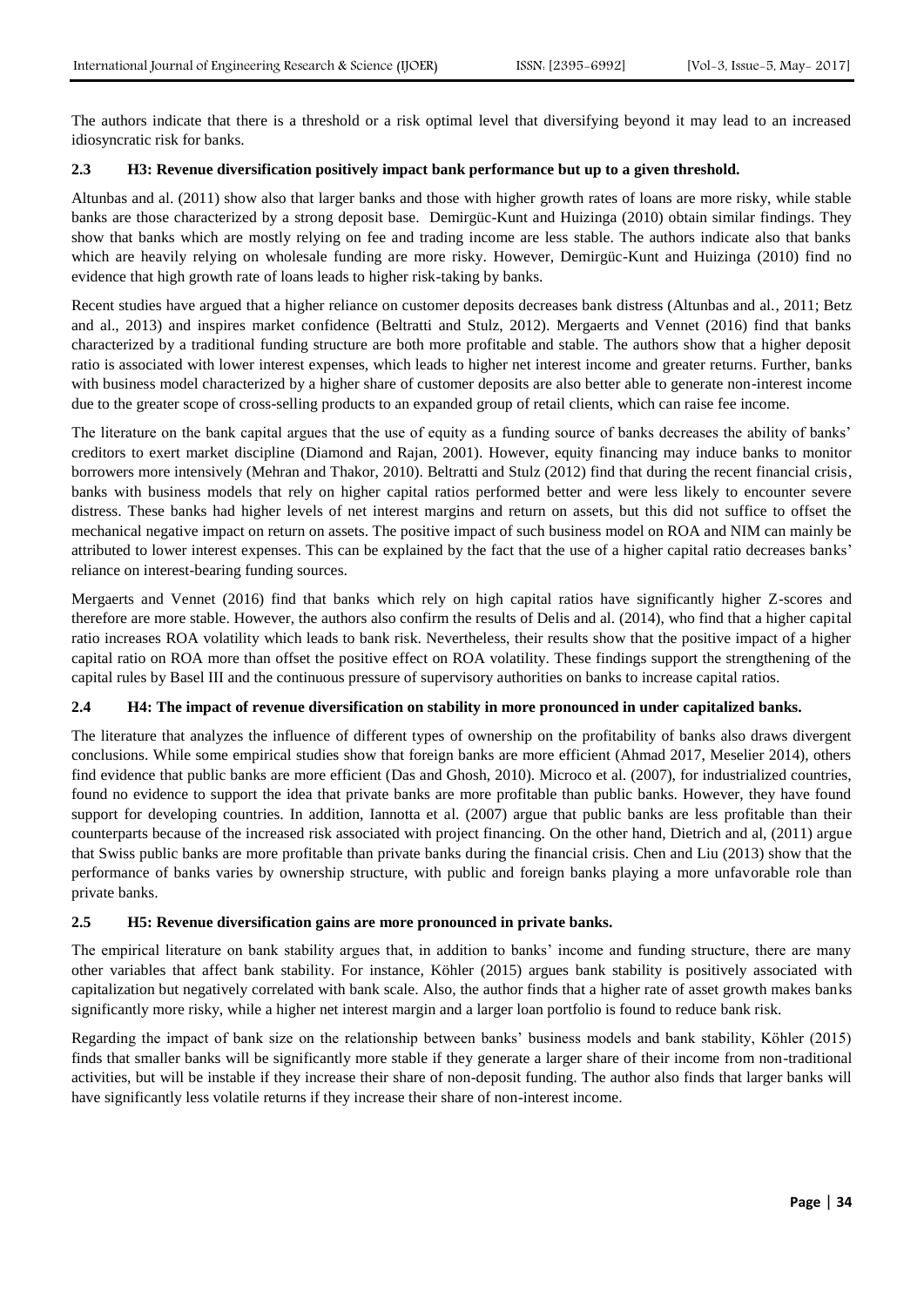#### **III. DATA AND ECONOMETRIC METHODOLOGY**

#### **3.1 Data and variables définition**

The bank-specific data used in this study stem from the Thomson Reuters Eikon database. The sample contains the eleven largest banks operating in Tunisia which represent together a market share of more than 88% of the total assets of the Tunisian banking sector. The period of study is 2001-2014. We have, therefore, a dataset which contains 154 bank-year observations for each variable.

There has been a huge discussion in the empirical literature regarding how to measure bank risk-taking as one proxy for banking stability. In this study, we follow the empirical related literature (Altunbas and al., 2011; Demirgüc-Kunt and Huizinga, 2010; Köhler, 2015) and use as a proxy for bank stability the variable Z-Score which is defined as follows:

$$
Z-score_{it} = (\frac{ROA_{it} + CAR_{it}}{\sigma_{_{ROAi}}})
$$

Where:

| ROAit          | $\therefore$ is the return on assets of bank i in year t.                      |
|----------------|--------------------------------------------------------------------------------|
| CARit          | : Is measured as total equity divided by total assets of bank i in year t, and |
| $\sigma_{ROA}$ | : is the standard deviation of the return on assets.                           |

The variable Z-Score is computed as the sum of the ROA and the ratio of total equity to total assets divided by the standard deviation of ROA. This measure indicates how many standard deviations that a bank's return on assets has to fall for the bank to become insolvent. Z-Score indicates the distance to insolvency. It can be used as a good indicator of bank risk (Delis and al., 2014). A higher level of Z-score means a lower bank risk. However, a lower value indicates higher riskiness.

Mergaerts and Vennet (2016) interpret Z-score as a measure of the distance-to-default as it represents the number of standard deviations ROA can diverge from its mean before the bank defaults. The authors argue that Z-score should be used as a distress indicator, rather than as a direct measure of bank risk-taking. This is because we have seen a decrease in the observed evolution of Z-score for European banks during the recent financial crisis instead of before it.

There has been a huge debate in the empirical literature regarding how to identify banks' business models. For instance, Mergaerts and Vennet (2016) argue that there are two approaches of business model identification. The first approach allocates banks to specific groups using direct or indirect classification. While the direct classification uses qualitative variables (e.g. the bank type according to regulation) that are assimilated to the business model, the indirect classification combines the information regarding a set of continuous variables to construct distinct groups of observations that are as homogeneous as possible (Ayadi and al., 2011, 2012; Martín-Oliver and al., 2015; Roengpitya and al., 2014). However, this approach based on classification can be criticized for the validity of its hypothesis that there exist clearly separable business models which means the non-existence of intermediate strategies. The Tunisian banking sector has been characterized since 2001, by very limited regulations in what concerns the scope of bank activities. The enactment of the banking law n° 2001- 65 of 10 July 2001 has introduced the concept of universal bank which can operate as commercial and investment bank at the same time.

The second approach suggested by the related literature (Altunbas and al., 2011; Demirgüc-Kunt and Huizinga, 2010) directly relates individual business model features to bank performance. This approach allows us to identify the specific characteristics of a business model that improve bank performance and stability. One drawback of this strategy is that it is unable to directly identify the effect of the business model, because it does not clearly define how the individual features are interrelated to compose a business model. In this research, we choose the second approach by using a set of indicators that capture a bank's strategic choices related to the income and liability structure. These specific variables are presented below.

In this study, we define banks' business models by taking into account the level of diversification of both income sources and funding sources. This is done through examining the share of non-interest revenue in total operating revenue and the share of non-deposit funding in total bank's liabilities. The related empirical literature has identified many banks' business models. For instance, banks which mostly provide lending and deposit-taking services for households and SMEs have a more retailoriented business model. These banks are typically smaller. On the other hand, investment-oriented banks are those which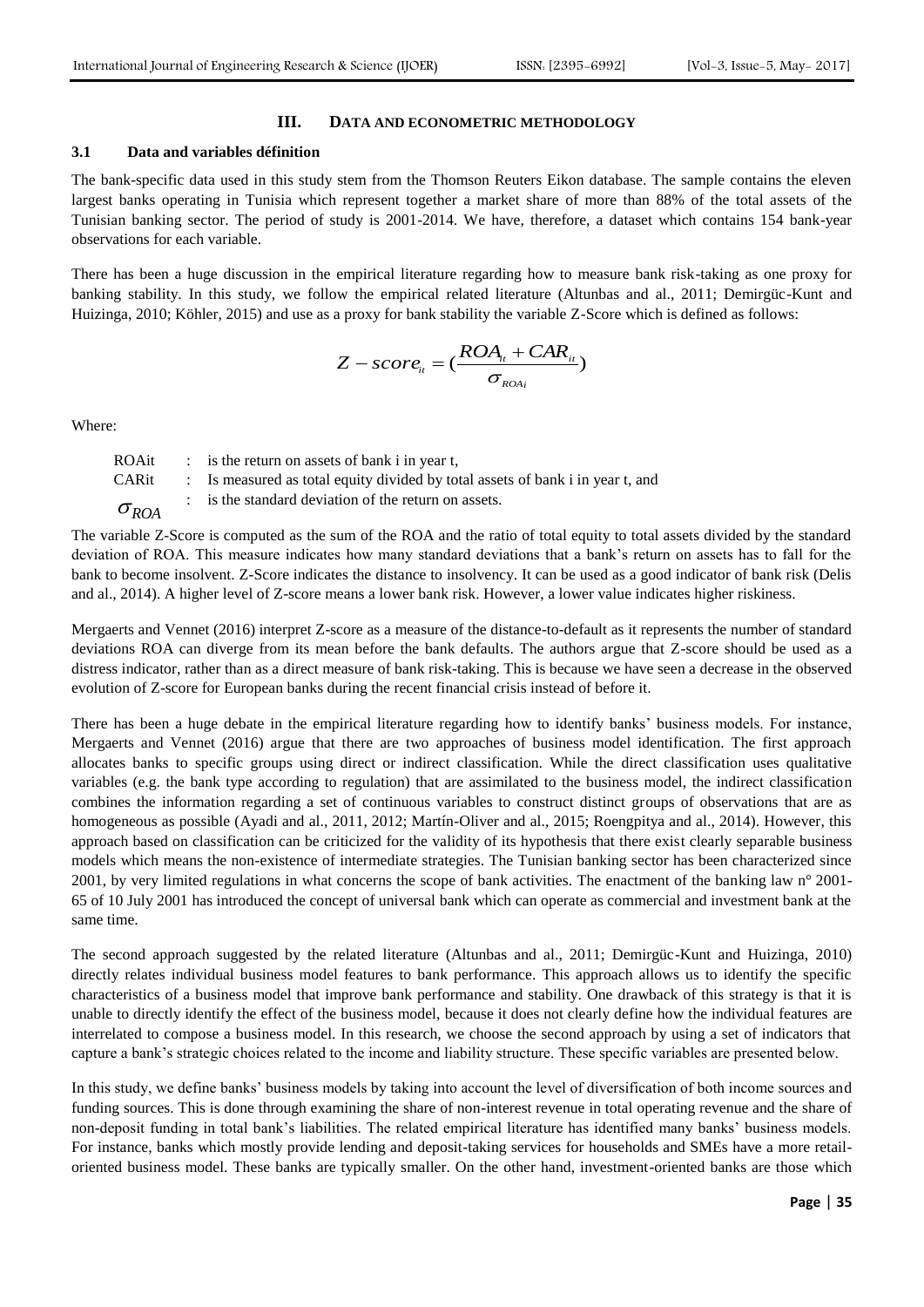have a large share of their revenue generated through non-traditional banking activities such that investment banking and trading. These banks are typically larger and fund most of their activities on wholesale markets (Köhler, 2015).

Köhler (2015) indicates that business models show how banks generate profits, what customers they serve and which distribution channels they use. Therefore, examining business models goes beyond looking at classical indicators of bank risk and performance and should give banking supervisors a deeper understanding of the sustainability of bank profits and stability. In this study, we describe a bank's business model by the structure of its income and funding. We proxy the income structure using the ratio of non-interest income over total operating income (NII) and the funding structure using the ratio of non-deposit funding over total liabilities (NDF).

The previous studies have shown that banks' income structure as it is measured using the share of both non-interest income and interest income to total operating income, has a significant impact on bank performance and stability. Also, banks' funding structure measured by the share of both non-deposit funding and customer deposits to total liabilities, has been shown to affect bank performance and stability. Nevertheless, as we argue that not every type of non-interest income and interest income is equally volatile or has the same impact on bank performance and stability (DeYoung and Torna, 2013; Stiroh, 2007), we opt in this study, for analyzing the subcategories of the aforementioned variables instead of taking into consideration their aggregate values. We are able to implement such subdivisions in our analysis since the data are available in the Thomson Reuters Eikon database.

For the analysis of income structure, we take into consideration four subcategories of interest income and six subcategories of non-interest income. We subdivide interest income into (1) interest on loans, (2) interest on investment securities, (3) interest on deposits and (4) other interest income. For non-interest income, we take into consideration the following subcategories: (1) fees and commissions from operations, (2) dealer trading account profit, (3) investment securities gains, (4) insurance commissions, fees and premiums, (5) foreign currencies gains and other non-interest income. Then we measure the importance of each subcategory of interest and non-interest income with respect to total operating income.

In what concerns the analysis of the funding structure, we take into consideration three items, namely, (1) equity, (2) customer deposits and non-deposit funding. Then we measure the importance of each subcategory with respect to total assets.

In addition to the diversification variables, we use a set of control variables related to bank-specific factors (bank size, capitalization, loan growth, and deposit growth and bank efficiency) and macro-economic condition (GDP growth and inflation rate).

We use efficiency indicator as we believe that the way a bank manage its expenses does impact its performance. EFFICIENCY is computed as the ratio of non-interest expenses to total revenue less interest expenses and it measures the cost to the bank of each unit of revenue. Belaid and Bellouma (2016) use the ratio of operating expenses divided by operating incomes as one control variable that is not directly related to business model but is important to determine bank performance and stability. This ratio measures banks' cost inefficiency and reflects bank managers' skills in terms of controlling and monitoring their operating expenses where a high value of this ratio indicates high cost inefficiency.

#### **3.2 Econometric methodology**

A detailed dataset is used in this study on eleven Tunisian banks over 14 years (from 2001 to 2014) for a total 154 bank-year observations. We start our empirical analysis by panel data estimation. We regress our dependent variables which measure bank risk-adjusted performance, namely, risk-adjusted ROA (RAROA) and risk-adjusted ROE (RAROE) and bank's insolvency risk (Z-score) on a set of variables related to revenue diversification across and within interest and non-interest income. We use also a set of bank specific variables including bank size, capitalization, loan and deposit growth rates and bank efficiency. In addition, we control for macroeconomic factors by taking into consideration GDP growth and inflation rate.

Thus, we estimate the following model:

$$
Y_{it} = \alpha + X_{it} + Z_{it} + \theta_t + \varepsilon_{it}
$$
 (1)

Where:

Y represents: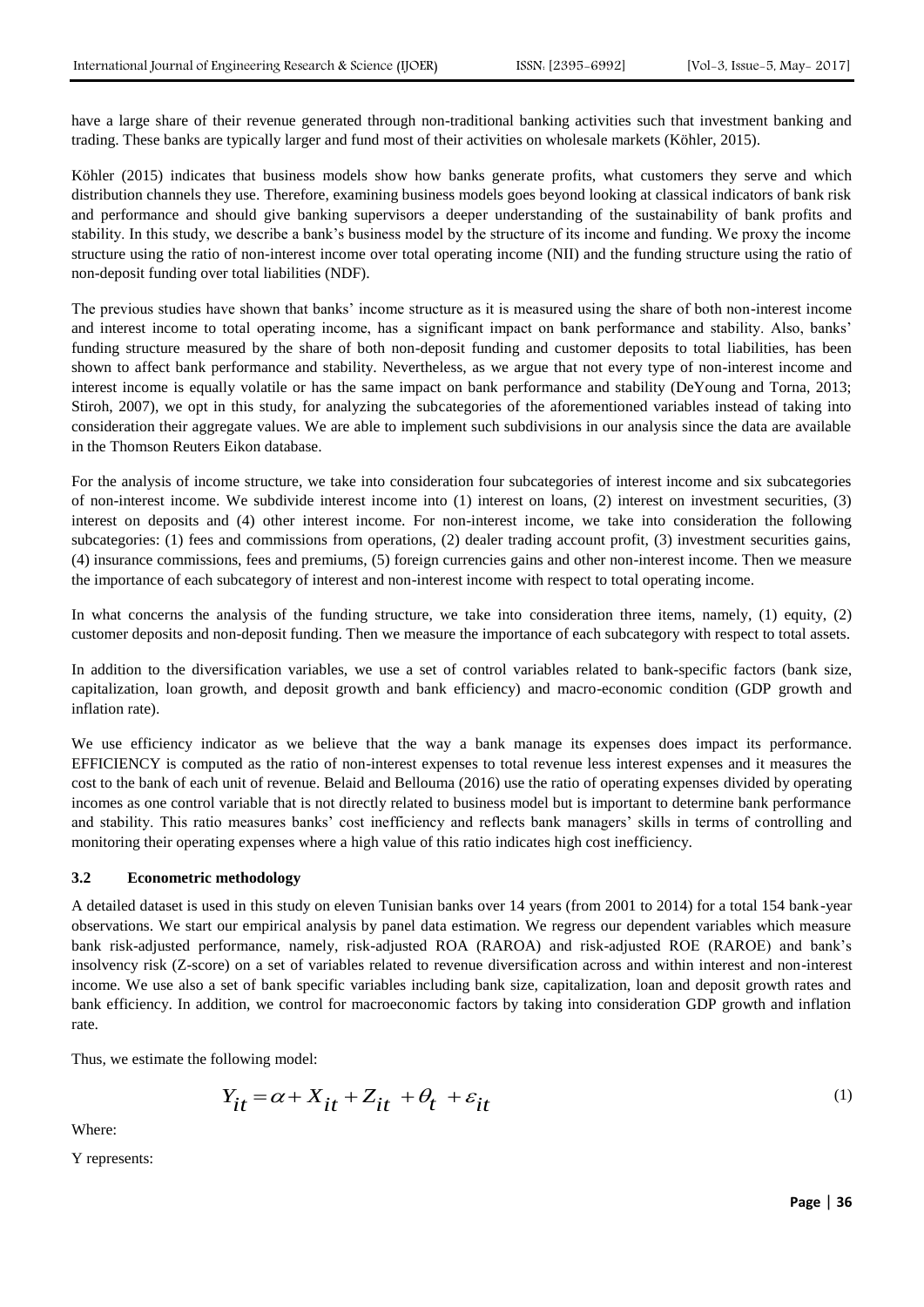**RAROAit :** risk-adjusted return on assets computed as ROA divided by its standard diviation.

**RAROEit :** risk-adjusted return on equity computed as ROE divided by its standard diviation.

**Z-Scoreit :** defined as the sum of ROA and the ratio of total equity to total assets divided by the standard deviation of ROA.

X represents a set of our variables of interest that indicate the bank's revenue diversification through shifts across interest and non-interest generating operations and within these two types of income:

**HHI\_REVit:** measures the revenue diversification between interest and non-interest income.

**NIIit:** measures the share on non-interest income in total operating income..

**HHI\_NIIit:** measures the diversification within non-interest income generating activities.

**HHI\_IINit:** measures the diversification within interest income generating activities.

Z represents a set of bank specific control variables:

**EQUITYit:** measures bank capitalization using the ratio of equity to total assets.

**DEPOSITSit:** is computed as deposits from customers divided by total assets.

**NDF it:** is calculated as the ratio of non-deposit funding over total assets.

**SIZEit:** measures bank size using the logarithm of total assets.

**EFFICIENCYit:** is the ratio of non-interest expenses to total revenue less interest expenses and it measures the cost to the bank of each unit of revenue.

**LOAN\_G it:** measures the annual growth in total loans.

**DEPOSIT\_G it:** measures the annual growth in total deposits.

 $\theta$  Represents macroeconomic variables:

**GDPt:** annual GDP growth rate. **INFt:** inflation rate.

As we are using panel data, both fixed and random effects models can be used. While random effects model considers that the variation across individuals is assumed to be random and uncorrelated with the regresses included in the model, fixed effects does not. We run Husman test in order to determine our appropriate method of estimation.

The result of the test of Hausman shows a p-value which is greater than the 5%. Thus, we use random effects method as we cannot reject the null hypothesis.

In a second stage of our empirical analysis, and for robustness checks, we use an instrumental variables (Two-Stage least squares, 2SLS) regression. This econometric choice is motivated by the fact that our revenue diversification variables may be endogenous which leads to an inconsistency of the estimators. Indeed, a problem of reverse causality between bank performance and revenue diversification may exist which can cause an endogeneity problem in our explanatory variables of interest. This is because we believe that the revenue diversification decision can be thought as being itself affected by bank performance. This might be the case when, for instance, poorly performing banking institutions decide, under the pressure of their shareholders, to diversify their income structure. To solve this problem of endogeneity we use the instrumental variable approach. To do so, we choose new variables as instruments for our diversification indicators. These instruments have to satisfy the two important properties of being exogenous (not correlated with the error term) and largely correlated with the endogenous variables. Following Maudos and Solis (2009) and Meslier and al. (2014), we use as instruments the lagged levels of our diversification variables in order to handle the endogeneity problem.

# **IV. DESCRIPTIVE ANALYSIS**

In this section, we present a brief overview of banks' income structure in the Tunisian banking sector. Table 1 provides the descriptive statistics for the variables used in this study and Table 2 shows the pair wise correlation matrix.

In what concerns bank profitability, Table 1 shows the low level of ROA and ROE for Tunisian banks compared to the average values in emerging countries (Sanya and Wolfe, 2011). In addition, an important feature of bank performance to be highlighted is the high within volatility of bank performance over the period 2001-2014. Surprisingly, the within variations of ROA and ROE are greater than the between variations. This bank performance feature indicates the high instability of bank performance in Tunisia. For the risk-adjusted return on assets (RAROA) and on equity (RAROE) and the insolvency risk (Z-Score), the between bank variation is higher than the within bank variation which means that there is a large heterogeneity across banks included in our sample that should be examined further. For these variables, the mean and the median values are close to each other which indicate that the data are not skewed, so we do not need to use the logarithmic scales of it.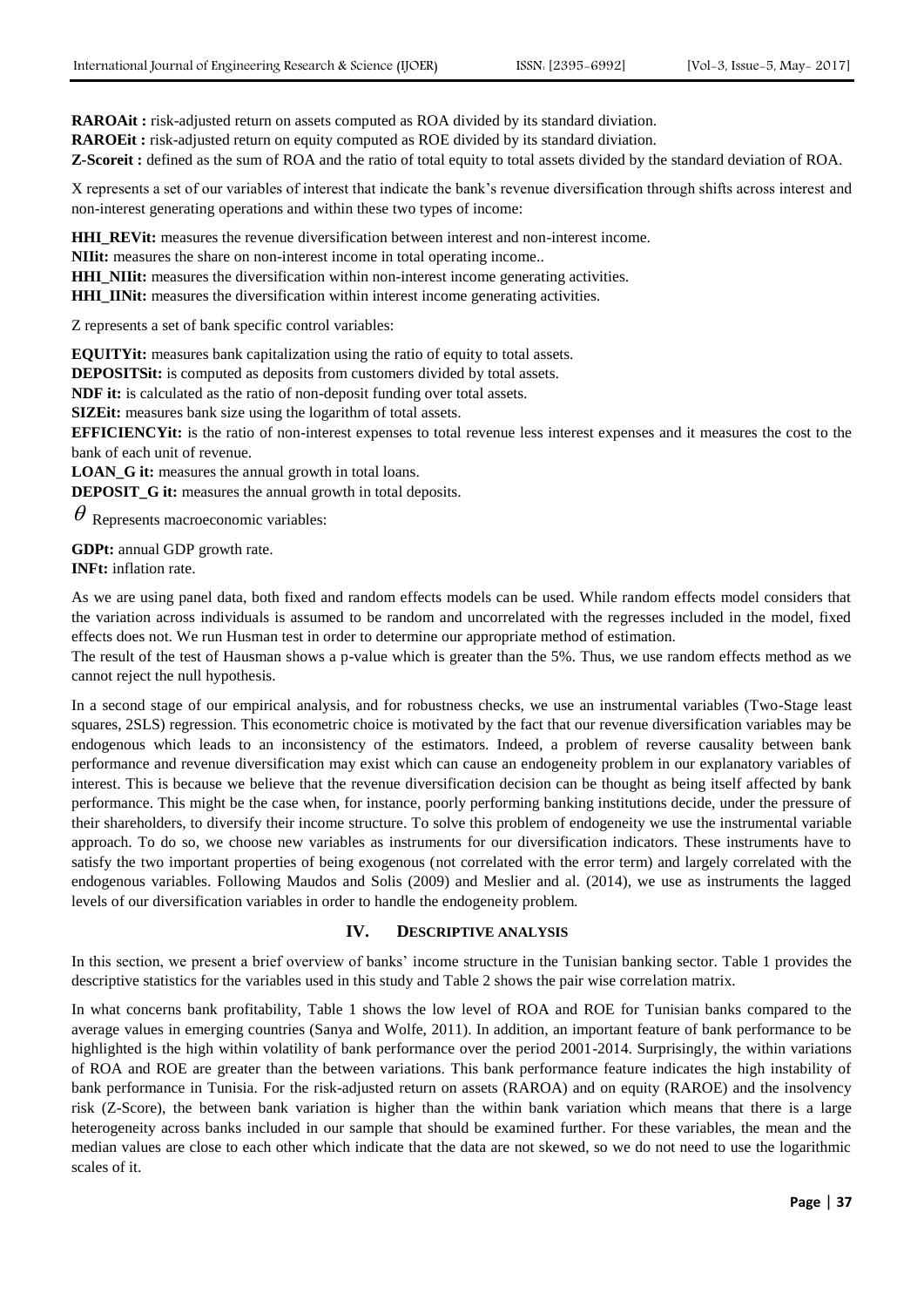| ш птерпиционся от тип тимирово сяво на ним ятсю п    |             |               |                           |                |                |  |  |  |
|------------------------------------------------------|-------------|---------------|---------------------------|----------------|----------------|--|--|--|
|                                                      | <b>Mean</b> | <b>Median</b> | <b>Standard deviation</b> |                |                |  |  |  |
|                                                      |             |               | Within                    | <b>Between</b> | <b>Overall</b> |  |  |  |
| Bank performance                                     |             |               |                           |                |                |  |  |  |
| Return on Assets (ROA)                               | 0.011       | 0.012         | 0.012                     | 0.008          | 0.014          |  |  |  |
| Return on Equity (ROE)                               | 0.041       | 0.091         | 0.379                     | 0.112          | 0.394          |  |  |  |
| <b>Bank Stability</b>                                |             |               |                           |                |                |  |  |  |
| Risk adjusted ROA (RAROA)                            | 2.444       | 2.281         | 0.967                     | 2.105          | 2.234          |  |  |  |
| Risk adjusted ROE (RAROE)                            | 1.734       | 1.184         | 0.967                     | 1.899          | 2.058          |  |  |  |
| Insolvency Risk (Z-Score)                            | 23.336      | 23.453        | 7.018                     | 16.876         | 17.603         |  |  |  |
| Income Diversification                               |             |               |                           |                |                |  |  |  |
| Interest Income/Total Op. Income (IIN)               | 0.719       | 0.709         | 0.063                     | 0.071          | 0.092          |  |  |  |
| Non-Interest Income/Total Op. Income (NII)           | 0.281       | 0.291         | 0.063                     | 0.071          | 0.092          |  |  |  |
| Diversification between IIN and NII (HHI REV)        | 0.613       | 0.587         | 0.066                     | 0.068          | 0.092          |  |  |  |
| Diversification within Interest Income               |             |               |                           |                |                |  |  |  |
| Diversification within Interest Income (HHI IIN)     | 0.925       | 0.990         | 0.067                     | 0.069          | 0.094          |  |  |  |
| Interest on Loans (INT LOANS)                        | 0.959       | 0.995         | 0.038                     | 0.038          | 0.053          |  |  |  |
| Interest on Deposits (INT DEPOSITS)                  | 0.011       | $\Omega$      | 0.016                     | 0.013          | 0.021          |  |  |  |
| Interest on Investments Securities (INT_INVEST)      | 0.017       | $\theta$      | 0.023                     | 0.020          | 0.029          |  |  |  |
| Other Interest Income (INT OTHER)                    | 0.013       | $\Omega$      | 0.021                     | 0.017          | 0.026          |  |  |  |
| Diversification within Non-Interest Income           |             |               |                           |                |                |  |  |  |
| Diversification within Non-Interest Income (HHI NII) | 0.467       | 0.447         | 0.122                     | 0.089          | 0.149          |  |  |  |
| Fees from operations (FEES)                          | 0.519       | 0.521         | 0.121                     | 0.133          | 0.176          |  |  |  |
| Profit from trading (TRADE)                          | 0.109       | $\Omega$      | 0.096                     | 0.130          | 0.157          |  |  |  |
| Gains from investment securities (INVEST)            | 0.206       | 0.185         | 0.082                     | 0.193          | 0.202          |  |  |  |
| Insurance fees (INSUR)                               | 0.009       | $\Omega$      | 0.036                     | 0.024          | 0.043          |  |  |  |
| Foreign currencies gains (FX)                        | 0.019       | $\Omega$      | 0.039                     | 0.036          | 0.052          |  |  |  |
| Other Non-Interest Income (NII OTHER)                | 0.137       | 0.068         | 0.114                     | 0.107          | 0.153          |  |  |  |
| <b>Bank Specific Controls</b>                        |             |               |                           |                |                |  |  |  |
| Equity (EQUITY)                                      | 0.113       | 0.086         | 0.052                     | 0.087          | 0.097          |  |  |  |
| <b>Customer Deposits (DEPOSITS)</b>                  | 0.718       | 0.768         | 0.076                     | 0.153          | 0.165          |  |  |  |
| Non-Deposit Funding (NDF)                            | 0.168       | 1.149         | 0.045                     | 0.085          | 0.093          |  |  |  |
| Log assets (SIZE)                                    | 7.589       | 7.744         | 1.350                     | 0.727          | 0.779          |  |  |  |
| Efficiency (EFFICIENCY)                              | 0.535       | 1.549         | 0.143                     | 0.119          | 0.183          |  |  |  |
| Loan Growth (LOAN G)                                 | 0.099       | 0.089         | 0.081                     | 0.024          | 0.084          |  |  |  |
| Deposit Growth (DEPOSIT G)                           | 0.132       | 0.099         | 0.199                     | 0.141          | 0.240          |  |  |  |

**TABLE 1 DESCRIPTIVE STATISTICS OF THE VARIABLES USED IN THIS STUDY**

*Notes: ROA is the return on assets measured as net income before taxes over total assets. ROE is the return on equity calculated as net income over total equity. RAROA and RAROE are the measures of risk-adjusted return on assets and equity, respectively. Z-score is calculated as the sum of ROA and the ratio of total equity to total assets divided by the standard deviation of ROA. IIN is computed as interest income divided by total operating income. NII is computed as non-interest income divided by total operating income. HHI\_REV measures income diversification between IIN and NII (using the Herfindahl Hirschman Index). HHI\_IIN measures the diversification within interest revenue generating operations. INT\_LOANS, INT\_DEPOSIT, INT\_INVEST and INT\_OTHER measure, respectively, the share of interest on loans, interest on deposits, interest on investment securities and other interest income in total interest revenue. HHI\_NII measures the diversification within non-interest revenue generating operations. FEES, TRADE, INVEST, INSUR, FX and NII\_OTHER measure the share of, respectively, fees generated from banking operations, gains on trading securities, profits from the sale of investment securities, fees and premium earned from taking or brokering insurance policy subscriptions, foreign currency trading gains and other non-interest income in total non-interest revenue. EQUITY measures the ratio of total equity over total assets. Deposits measure the ratio of total deposits over total assets. NDF is the ratio of non-deposit funding over total assets. Size is the logarithm of total assets. EFFICIENCY is computed as the ratio of non-interest expenses to total revenue less interest expenses and it measures the cost to the bank of each unit of revenue. LOAN\_G and DEPOSIT\_G measure the annual growth in total loans and total deposits, respectively.*

Table 1 shows that 72% of the total operating income of Tunisian banks stems from interest-income generating activities, while 28% are generated from non-interest income operations. This indicates that financial intermediation function remains the core banking business of Tunisian banks. The concentration on bank income towards interest generating operations is confirmed by the level of the indicator Herfindahl Hirschman Index (HHI\_REV) of 0.613 which close to the one observed in emerging economies (Sanya et Wolfe, 2011) of 0.62. The between and within variations of this indicator are close to each other which indicates a similar behavior of Tunisian banks regarding their diversification strategy of revenue between interest income and non-interest income activities.

Regarding the diversification within interest income generating activities, we notice a very large concentration towards interest on loans to customers with a share of 96%. This is confirmed by the high value of the indicator HHI\_IIN of 0.925. So far, we conclude that the financial performance and stability of Tunisian banks is highly dependent on their lending activities' behavior and therefore their stability is determined by the quality of their loan portfolios.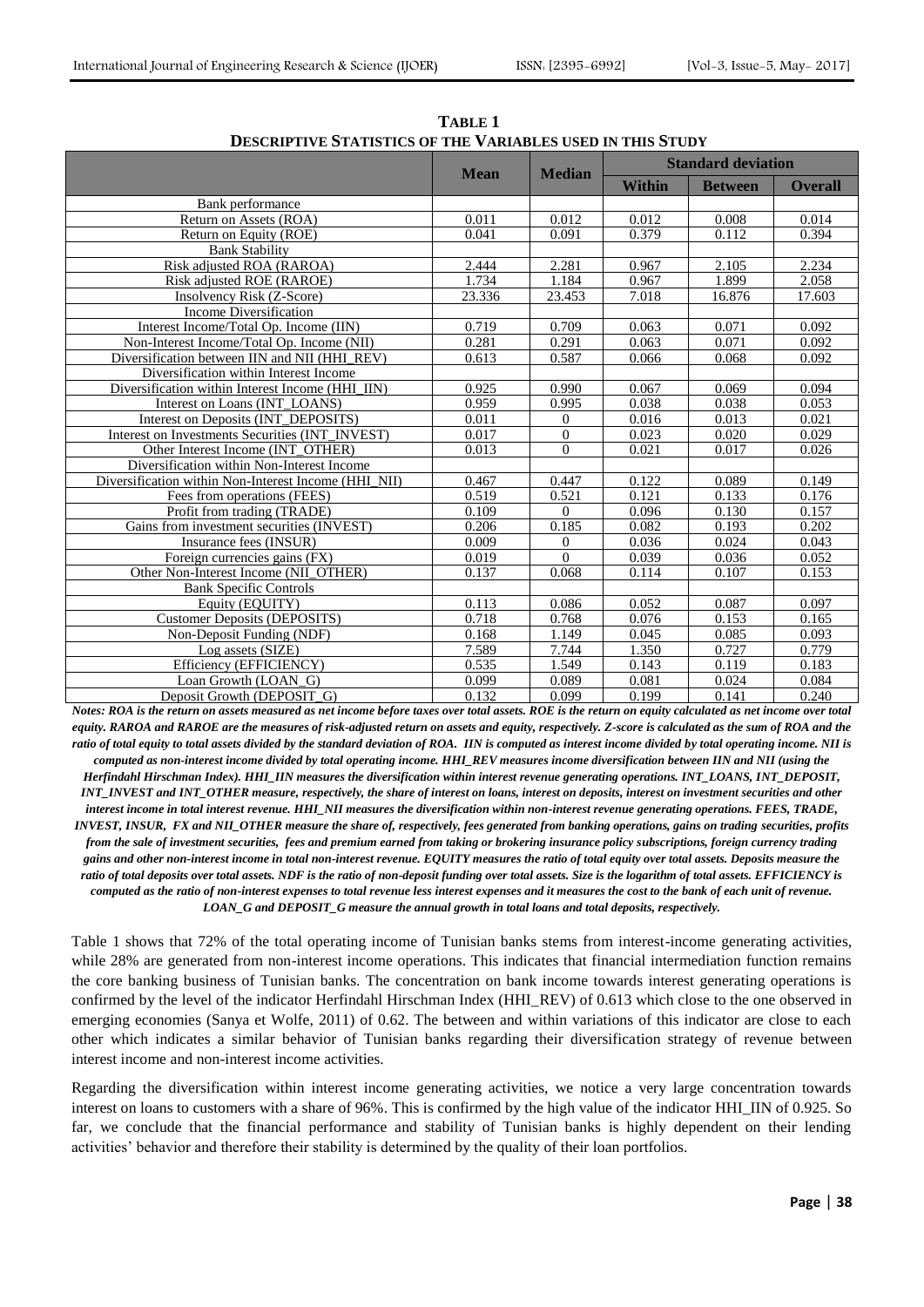**TABLE 2 PAIRWISE CORRELATION BETWEEN THE VARIABLES USED IN THIS STUDY**

|                             |                 | RAROA   RAROE   Z- | SCORE      | HHI<br><b>REV</b> | <b>IIN</b> | $\rm NII$  | HHI<br>$\rm IIN$ | HHI_NII    | INT<br><b>LOANS</b> | <b>INT</b><br><b>TS</b> | $INT_$<br>DEPOSI NVEST | <b>FEES</b> | <b>TRADE</b> | <b>INVEST</b> | <b>INSU</b><br>R | <b>FX</b> | <b>EQUIT</b><br>Y | <b>DEPOSI</b> NDF<br>TS |            | $\rm{SIZ}$<br>E |
|-----------------------------|-----------------|--------------------|------------|-------------------|------------|------------|------------------|------------|---------------------|-------------------------|------------------------|-------------|--------------|---------------|------------------|-----------|-------------------|-------------------------|------------|-----------------|
| <b>RAROA</b>                | $\vert 1 \vert$ |                    |            |                   |            |            |                  |            |                     |                         |                        |             |              |               |                  |           |                   |                         |            |                 |
| <b>RAROE</b>                | $0.86***$       |                    |            |                   |            |            |                  |            |                     |                         |                        |             |              |               |                  |           |                   |                         |            |                 |
| Z-SCORE                     | $0.65***$       | $0.46***$          |            |                   |            |            |                  |            |                     |                         |                        |             |              |               |                  |           |                   |                         |            |                 |
| <b>HHI_REV</b>              | $-0.26***$      | $-0.12$            | $0.25***$  | 1                 |            |            |                  |            |                     |                         |                        |             |              |               |                  |           |                   |                         |            |                 |
| $\rm IIN$                   | $-0.35***$      | $-0.16**$          | 0.07       | $0.96***$         | 1          |            |                  |            |                     |                         |                        |             |              |               |                  |           |                   |                         |            |                 |
| NII                         | $0.35***$       | $0.16**$           | $-0.07$    | $-0.96***$        | $-1$       | -1         |                  |            |                     |                         |                        |             |              |               |                  |           |                   |                         |            |                 |
| HHI_IIN                     | $-0.04$         | $-0.09$            | 0.07       | $-0.01$           | $-0.06$    | 0.06       | -1               |            |                     |                         |                        |             |              |               |                  |           |                   |                         |            |                 |
| HHI_NII                     | $-0.12$         | $-0.13$            | $0.14*$    | $0.39***$         | $0.36***$  | $-0.34***$ | $-0.11$          |            |                     |                         |                        |             |              |               |                  |           |                   |                         |            |                 |
| <b>INT_LOANS</b>            | $-0.04$         | $-0.08$            | 0.07       | $0.00\,$          | $-0.05$    | 0.05       | $0.91***$        | $-0.11$    |                     |                         |                        |             |              |               |                  |           |                   |                         |            |                 |
| INT_DEPOSITS                | $0.17**$        | 0.13               | 0.10       | $-0.17**$         | $-0.17**$  | 0.17       | $-0.73***$       | $-0.11$    | $-0.75***$          |                         |                        |             |              |               |                  |           |                   |                         |            |                 |
| <b>INT_INVEST</b>           | $-0.07$         | 0.04               | $-0.11$    | $0.29***$         | $0.36***$  | $-0.32***$ | $-0.61***$       | $0.35***$  | $-0.60***$          | 0.08                    | $\mathbf{1}$           |             |              |               |                  |           |                   |                         |            |                 |
| <b>FEES</b>                 | $-0.38***$      | $-0.20**$          | $-0.18**$  | $0.54***$         | $0.62***$  | $-0.62***$ | $-0.33***$       | $0.75***$  | $-0.32***$          | $-0.02$                 | $-0.04***$             |             |              |               |                  |           |                   |                         |            |                 |
| <b>TRADE</b>                | $-0.21***$      | $-0.20**$          | $-0.12$    | $0.19**$          | $0.15**$   | $-0.15**$  | $0.34***$        | $-0.08$    | $0.333***$          | $-0.31***$              | $-0.12$                | 0.0173      |              |               |                  |           |                   |                         |            |                 |
| <b>INVEST</b>               | $0.59***$       | $0.39***$          | $0.38***$  | $-0.42***$        | $-0.46***$ | $0.46***$  | $-0.04$          | $-0.03$    | $-0.04$             | $0.18**$                | $-0.12$                | $-0.41***$  | $-0.68***$   | -1            |                  |           |                   |                         |            |                 |
| $\overline{\text{INSUR}}$   | $0.17**$        | 0.04               | 0.05       | $-0.10$           | $-0.07$    | 0.07       | $-0.12$          | $-0.27***$ | $-0.12$             | $0.31***$               | $-0.12$                | $-0.24***$  | $-0.33***$   | $0.28***$     | $\mathbf{1}$     |           |                   |                         |            |                 |
| FX                          | 0.02            | $0.30***$          | $-0.12$    | $-0.15*$          | $-0.15*$   | $0.15*$    | $-0.36***$       | $-0.21***$ | $-0.34***$          | $0.46***$               | $-0.21***$             | $-0.04$     | $-0.18**$    | $-0.00$       | $0.18**$         | 1         |                   |                         |            |                 |
| <b>EQUITY</b>               | 0.03            | 0.05               | $0.64***$  | $0.69***$         | $0.56***$  | $-0.56***$ | $0.16**$         | $0.22***$  | $0.16*$             | $-0.08$                 | $-0.09$                | $0.16**$    | 0.13         | $-0.20**$     | 0.06             | $-0.15$   |                   |                         |            |                 |
| <b>DEPOSITS</b>             | 0.11            | 0.03               | $-0.43***$ | $-0.62***$        | $-0.52***$ | $0.52***$  | $-0.30***$       | $-0.23$    | $-0.29***$          | $0.19**$                | $0.18**$               | $-0.00$     | $-0.20**$    | $0.26***$     | $-0.12$          | $0.18**$  | $-0.87***$        | $\mathbf{1}$            |            |                 |
| $\ensuremath{\mathsf{NDF}}$ | $-0.22***$      | $-0.11$            | 0.09       | $0.36***$         | $0.34***$  | $-0.34***$ | $0.35***$        | $-0.19**$  | $0.35***$           | $-0.26***$              | $-0.22***$             | $-0.16**$   | $0.22***$    | $-0.26***$    | $0.14*$          | $-0.18**$ | $0.51***$         | $-0.86***$              | 1          |                 |
| <b>SIZE</b>                 | 0.06            | 0.04               | $-0.46***$ | $-0.63***$        | $-0.57***$ | $0.57***$  | $-0.06$          | $-0.39***$ | $-0.05$             | 0.07                    | $-0.07$                | $-0.40***$  | $-0.15*$     | $0.21***$     | 0.03             | 0.21      | $-0.77***$        | $0.58***$               | $-0.23***$ |                 |

Notes: \*, \*\* and \*\*\* means that there is a high likelihood (90%, 95% and 99%, respectively) that there is a significant relationship between the two variables. RAROA and RAROE are the measures of risk-adjusted return on assets and on equity, respectively. Z-score is computed as the sum of ROA and the ratio of total equity to total assets divided by the standard deviation of ROA. IIN is computed as interest income divided by total operatin income. NII is computed as non-interest income divided by total operating income. HHI\_REV measures income diversification between IIN and NII (using the Herfindahl Hirschman Index). HHI\_IIN measures the diversification within interest revenue generating operations. INT\_LOANS, INT\_DEPOSIT and INT\_INVEST measure, respectively, the share of interest on loans, interest on deposits and interest on investment securities in total interest revenue. HHI NII measures the diversification within non-interest revenue generating operations. FEES, TRADE, INVEST, INSUR and FX measure the share of, respectively, fees generated from banking operations, gains trading securities, profits from the sale of investment securities, fees and premium earned from taking or brokering insurance policy subscriptions and foreign currency trading gains in total non-interest revenue. EQUITY measures the ratio of total equity over total assets. Deposits measure the ratio of total deposits over total assets. NDF is the ratio of non-deposit funding over total assets. Size is the logarithm of tota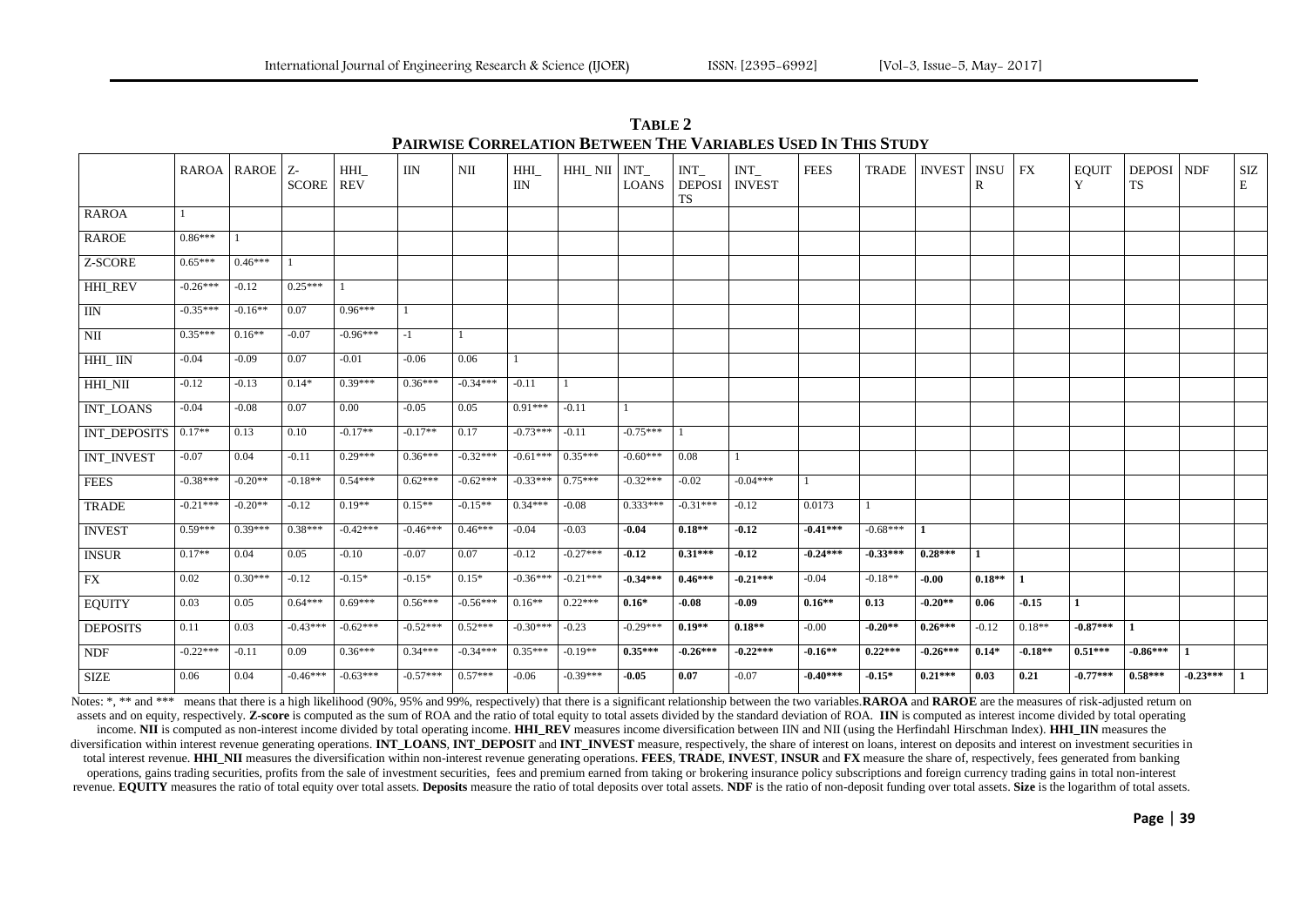Non-interest income generating activities display different features. In fact, the mean value of HHI\_NII of 0.467 indicates that there is a relative diversification within non-interest income activities for banks included in our sample. In terms of the composition of this type of bank revenue, fee based activities present a share of 52% in total non-interest income. This subcategory of non-interest income activities includes fees related to money transferring and check clearing, and other fees. However, and despite the observed relative diversification within non-interest income activities, we notice, at this stage of the analysis, that as long as these fees and commissions are generated from traditional banking operations through a crossselling of financial products to a core customer base, this would not lead to diversification benefits as income generated from fees earned from commercial banking operations are positively correlated with interest income1.

Table 1 shows interesting results regarding the funding structure of the banks included in this study. Indeed, on average, total assets of banks are funded by deposits from customers (72%), non-deposit funding (17%) and equity (11%). We notice the large differences among banks regarding their capitalization as it is shown by the mean and the medina of the ratio of equity to total assets of 11.3% and 8.6%, respectively. The mean of bank size is close to the median (7.6 compared to 7.7, measured using the logarithm of total assets) which ensures that our analysis is not suffering from a sample selection bias that may arise from sampling either large or small banks which would affect the diversification decision of bank revenue.

Table 1 shows a large disparity between banks in terms of efficiency as it is shown by the mean and the median levels. We notice that on average, one unit of revenue costs 0.535 units of non-interest expenses to banks.

Table 2 shows the pairwise correlation between the variables taken into consideration in this study. We notice that the diversification between interest income and non-interest income (as it is shown by the variable HHI\_REV) is negatively and significantly correlated with risk-adjusted return on assets (RAROA) but positively and significantly correlated with bank stability (Z-Score). The first result indicates that a decrease in HHI\_REV2 leads to higher risk-adjusted return on assets. This confirms the finding related to the relationship between income diversification and bank performance in emerging countries (Sanya and Wolfe, 2011). However, the second result indicates that an increase in diversification toward non-interest income (in other term a decrease in HHI\_REV) leads to lower stability. Sanya and Wolfe (2011) find positive link between revenue diversification and bank stability in emerging economies.

The results for IIN and NII confirm the aforementioned interpretations. Indeed, Table 2 shows that NII (IIN) is significantly and positively (negatively) correlated with risk-adjusted performance but negatively correlated with bank stability.

The positive link between NII and risk-adjusted performance (RAROA and RAROE) is mostly driven by the positive correlation of these performance variables and non-interest income generated from investment securities (INVEST). One interesting result is that interest on loans to customers (INT\_LOANS) is not correlated with risk-adjusted returns on assets (RAROA) and on equity (RAROE) which means that Tunisian banks are not generating much profit from their core business line (lending activity3).

As Table 2 shows that revenue diversification toward non-interest income is positively and significantly correlated with bank instability, we go further in our analysis through asking the question about which of the components of NII is driving this result. In fact, the pairwise correlation matrix shows that non-interest income generated from both fees on operations (FEES) and gains on trading securities (TRADE) which represent together a share of 63% of total non-interest income of Tunisian banks, are positively and significantly correlated with interest income (IIN). This interesting result explains the absence of the expected diversification benefit in term of bank stability. This is obvious since, in Tunisian banks, interest income generating activities are subject to the same fluctuations of non-interest income generating operations. Interestingly, the coefficient of correlation between the volume of interest income (IIN) and non-interest income (NII) is large (0.85)4. This means that most of non-interest income is generated from traditional banking activities through cross-selling financial product to a core business customer of banks.

Bank capitalization measured by the ratio of equity over total assets is positively correlated with bank stability. This is expected because well capitalized banks, through the pressure of their shareholders, are more risk-averse than under capitalized banks. Also, higher capitalization ratios allow banks to absorb losses and, therefore, reduce the overall risk. Equity ratio, however, is not correlated with risk-adjusted performance.

 $\overline{\phantom{a}}$ 

 $<sup>1</sup>$  A significant positive correlation of 0.62.</sup>

<sup>&</sup>lt;sup>2</sup> Notice that a decrease in HHI\_REV means an increase in revenue diversification toward non-interest income, while an increase indicates an increase in revenue concentration on interest income.

<sup>3</sup> Interest on loans to customers represents an average share of 66% of total operating income of Tunisian banks and a share of 96% of total interest income. 4 It is not reported in Table 2 as we only report the figures regarding correlations of IIN and NII in terms of shares in total operating income (in percentage but not in volume). We report in appendix 2 the matrix of pairwise correlation between interest and non-interest incomes and their components taken as volumes.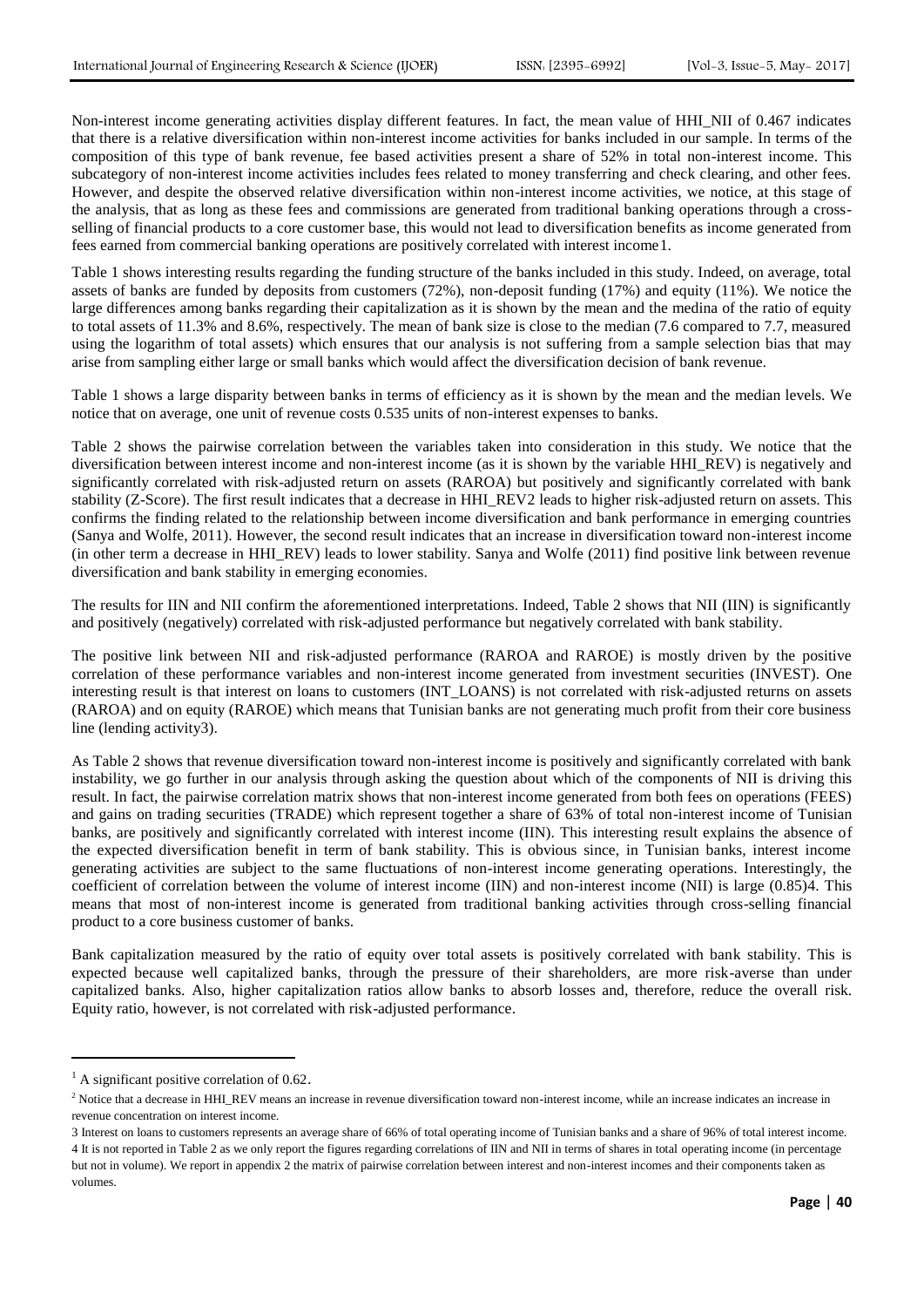|                         | Diversification between interest and non-interest income |              |                |              |              |                |              | Diversification within both interest and non-interest income |                |              |              |                |  |  |  |
|-------------------------|----------------------------------------------------------|--------------|----------------|--------------|--------------|----------------|--------------|--------------------------------------------------------------|----------------|--------------|--------------|----------------|--|--|--|
|                         | <b>RAROA</b>                                             | <b>RAROE</b> | <b>Z-SCORE</b> | <b>RAROA</b> | <b>RAROE</b> | <b>Z-SCORE</b> | <b>RAROA</b> | <b>RAROE</b>                                                 | <b>Z-SCORE</b> | <b>RAROA</b> | <b>RAROE</b> | <b>Z-SCORE</b> |  |  |  |
| Y=Dependent variable    | (1)                                                      | (2)          | (3)            | (4)          | (5)          | (6)            | (7)          | (8)                                                          | (9)            | (10)         | (11)         | (12)           |  |  |  |
| <b>HHI REV</b>          | $-14.8***$                                               | $-8.34***$   | $-83.64***$    |              |              |                |              |                                                              |                |              |              |                |  |  |  |
|                         | (2.464)                                                  | (2.29)       | (16.016)       |              |              |                |              |                                                              |                |              |              |                |  |  |  |
| $\overline{\text{NII}}$ |                                                          |              |                | 14.59***     | $7.37***$    | 89.13***       |              |                                                              |                |              |              |                |  |  |  |
|                         |                                                          |              |                | (2.084)      | (2.004)      | (13.377)       |              |                                                              |                |              |              |                |  |  |  |
| HHI_IIN                 |                                                          |              |                |              |              |                | $-3.01$      | $-4.48***$                                                   | $-9.42$        |              |              |                |  |  |  |
|                         |                                                          |              |                |              |              |                | (1.875)      | (1.576)                                                      | (12.17)        |              |              |                |  |  |  |
| HHI_NII                 |                                                          |              |                |              |              |                | $-3.33**$    | $-4.11***$                                                   | $-1.89$        |              |              |                |  |  |  |
|                         |                                                          |              |                |              |              |                | (1.328)      | (1.117)                                                      | (8.628)        |              |              |                |  |  |  |
| <b>INT_LOANS</b>        |                                                          |              |                |              |              |                |              |                                                              |                | $-5.65$      | $-5.24$      | 50.56          |  |  |  |
|                         |                                                          |              |                |              |              |                |              |                                                              |                | (6.712)      | (7.432)      | (37.440)       |  |  |  |
| <b>INT DEPOSITS</b>     |                                                          |              |                |              |              |                |              |                                                              |                | 9.52         | $-2.14$      | 245.64***      |  |  |  |
|                         |                                                          |              |                |              |              |                |              |                                                              |                | (12.88)      | (14.264)     | (71.857)       |  |  |  |
| <b>INT_INVEST</b>       |                                                          |              |                |              |              |                |              |                                                              |                | 13.04        | 15.64*       | 133.793***     |  |  |  |
|                         |                                                          |              |                |              |              |                |              |                                                              |                | (8.241)      | (9.125)      | (45.971)       |  |  |  |
| <b>FEES</b>             |                                                          |              |                |              |              |                |              |                                                              |                | $-3.63***$   | $-2.11*$     | $-18.67***$    |  |  |  |
|                         |                                                          |              |                |              |              |                |              |                                                              |                | (1.016)      | (1.203)      | (6.061)        |  |  |  |
| <b>TRADE</b>            |                                                          |              |                |              |              |                |              |                                                              |                | $5.16***$    | $3.01**$     | 24.29***       |  |  |  |
|                         |                                                          |              |                |              |              |                |              |                                                              |                | (1.157)      | (1.392)      | (7.013)        |  |  |  |
| <b>INVEST</b>           |                                                          |              |                |              |              |                |              |                                                              |                | 8.86***      | $5.11***$    | 58.57***       |  |  |  |
|                         |                                                          |              |                |              |              |                |              |                                                              |                | (1.016)      | (1.125)      | (5.669)        |  |  |  |
| <b>INSUR</b>            |                                                          |              |                |              |              |                |              |                                                              |                | $-6.67**$    | 4.22         | $-99.34***$    |  |  |  |
|                         |                                                          |              |                |              |              |                |              |                                                              |                | (3.279)      | (3.631)      | (18.294)       |  |  |  |
| <b>FX</b>               |                                                          |              |                |              |              |                |              |                                                              |                | 2.60         | 2.91         | 13.279         |  |  |  |
|                         |                                                          |              |                |              |              |                |              |                                                              |                | (3.046)      | (3.373)      | (16.995)       |  |  |  |
| <b>EQUITY</b>           | 2.836                                                    | $-1.81$      | 148.17***      | $-0.43$      | $-3.84$      | 131.13***      | $-5.25$      | $-7.37**$                                                    | $112.33***$    | $-2.88$      | $-3.95$      | 117.083***     |  |  |  |
|                         | (3.172)                                                  | (2.95)       | (20.618)       | (2.922)      | (2.809)      | (18.751)       | (3.376)      | (2.838)                                                      | (21.923)       | (2.435)      | (2.696)      | (13.582)       |  |  |  |
| <b>SIZE</b>             | $-0.359$                                                 | $-0.36$      | $-1.20$        | $-0.54$      | $-0.42$      | $-2.49$        | $-0.34$      | $-0.59*$                                                     | 0.89           | $-0.55*$     | $-0.41$      | $-2.38$        |  |  |  |
|                         | (0.342)                                                  | (0.318)      | (2.224)        | (0.335)      | (0.322)      | (2.149)        | (0.400)      | (0.336)                                                      | (2.599)        | (0.842)      | (0.327)      | (1.650)        |  |  |  |
| <b>EFFICIENCY</b>       | $-5.44***$                                               | $-6.47***$   | $-14.97**$     | $-5.52***$   | $-6.47***$   | $-15.78**$     | $-5.74***$   | $-7.37***$                                                   | $-12.12$       | $-5.55***$   | $-6.08***$   | $-17.80***$    |  |  |  |
|                         | (1.043)                                                  | (0.970)      | (6.784)        | (1.008)      | (0.969)      | (6.473)        | (1.188)      | (0.999)                                                      | (7.717)        | (0.842)      | (0.932)      | (4.699)        |  |  |  |
| <b>GDP</b>              | 0.101                                                    | 0.10         | 0.21           | 0.095        | 0.10         | 0.18           | 0.54         | 0.05                                                         | $0.97*$        | 0.03         | 0.47         | $-0.12$        |  |  |  |
|                         | (0.075)                                                  | (0.070)      | (0.489)        | (0.072)      | (0.070)      | (0.467)        | (0.832)      | (0.069)                                                      | (0.540)        | (0.057)      | (0.063)      | (0.322)        |  |  |  |
| <b>INF</b>              | $-0.562$                                                 | $-0.01$      | $-1.22$        | $-0.06$      | 0.00         | $-1.35$        | 0.08         | 0.04                                                         | $-0.10$        | 0.16         | 0.14         | 0.18           |  |  |  |
|                         | (0.146)                                                  | (0.135)      | (0.949)        | (0.140)      | (0.135)      | (0.902)        | (0.157)      | (0.132)                                                      | (1.023)        | (0.110)      | (0.122)      | (0.616)        |  |  |  |
| Constant                | $16.72***$                                               | 12.91***     | 79.06***       | $5.37*$      | $6.45**$     | 15.54          | 12.54***     | 16.76***                                                     | 20.06          | 13.85**      | 12.27        | $-20.29$       |  |  |  |
| $R-sq$                  | 0.294                                                    | 0.2805       | 0.5197         | 0.3404       | 0.2817       | 0.5627         | 0.1650       | 0.3046                                                       | 0.4329         | 0.6199       | 0.4509       | 0.8095         |  |  |  |

**TABLE 3 REGRESSION ANALYSIS RESULTS USING RANDOM EFFECTS REGRESSIONS**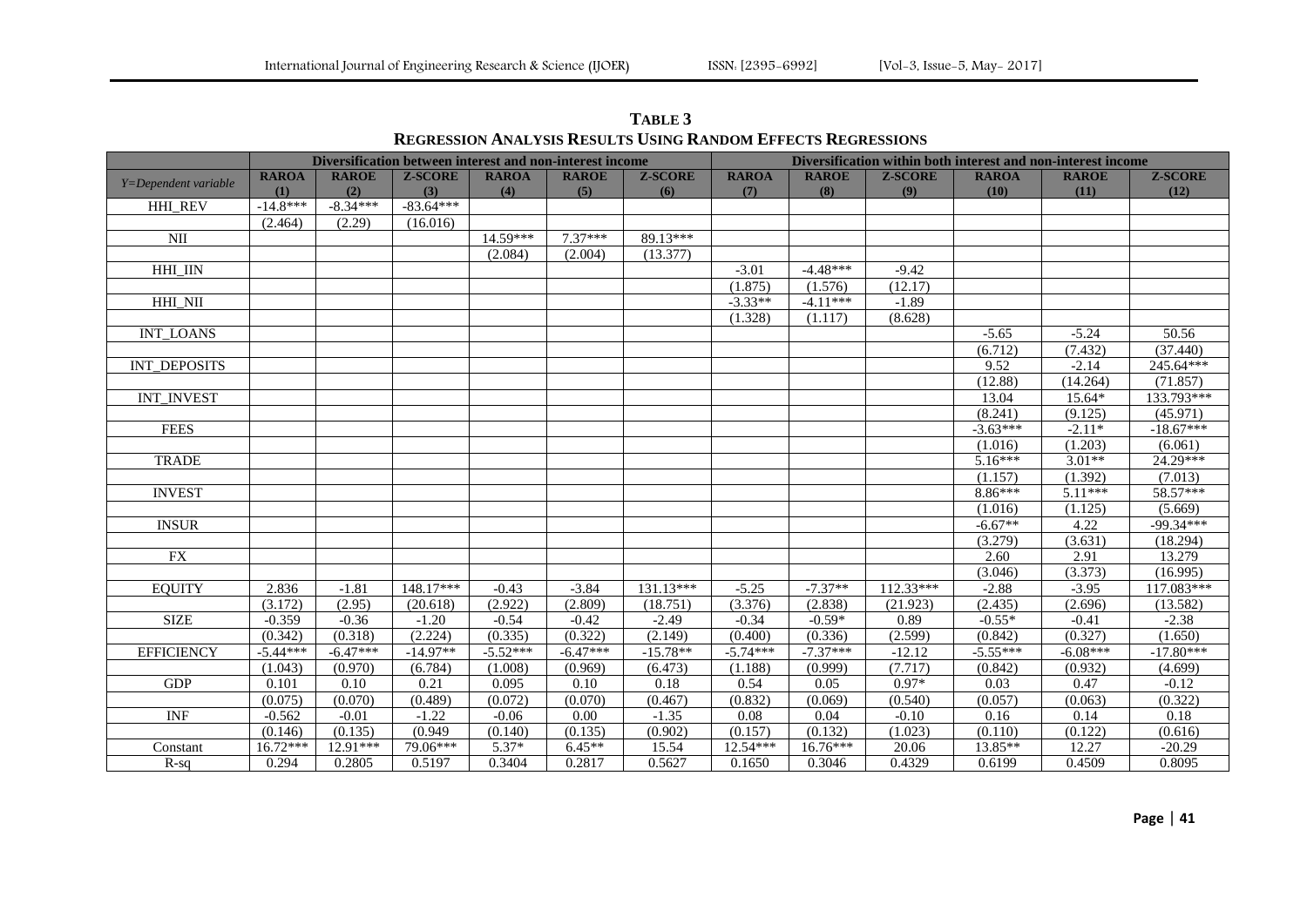|                                  |                     | Diversification between interest and non-interest income |                           |                     | Diversification within both interest and non-interest income |                            |                     |                     |                       |  |  |  |
|----------------------------------|---------------------|----------------------------------------------------------|---------------------------|---------------------|--------------------------------------------------------------|----------------------------|---------------------|---------------------|-----------------------|--|--|--|
| Y=Dependent variable             | <b>RAROA</b><br>(1) | <b>RAROE</b><br>(2)                                      | Z-<br><b>SCORE</b><br>(3) | <b>RAROA</b><br>(4) | <b>RAROE</b><br>(5)                                          | Z-<br><b>SCORE</b><br>(6)  | <b>RAROA</b><br>(7) | <b>RAROE</b><br>(8) | <b>Z-SCORE</b><br>(9) |  |  |  |
| HHI_REV                          | $-17.4***$          | $-9.78***$                                               | $100.51**$<br>$\ast$      |                     |                                                              |                            |                     |                     |                       |  |  |  |
|                                  | (3.03)              | (2.788)                                                  | (19.780)                  |                     |                                                              |                            |                     |                     |                       |  |  |  |
| NII                              |                     |                                                          |                           | $17.08***$          | $8.62***$                                                    | 105.72**<br>*              |                     |                     |                       |  |  |  |
|                                  |                     |                                                          |                           | (2.475)             | (2.360)                                                      | (15.926)                   |                     |                     |                       |  |  |  |
| <b>HHI_IIN</b>                   |                     |                                                          |                           |                     |                                                              |                            | $-1.95$             | $-4.30*$            | $-2.39$               |  |  |  |
|                                  |                     |                                                          |                           |                     |                                                              |                            | (2.511)             | (2.11)              | (15.84)               |  |  |  |
| HHI_NII                          |                     |                                                          |                           |                     |                                                              |                            | 1.13                | 0.31                | 14.57                 |  |  |  |
|                                  |                     |                                                          |                           |                     |                                                              |                            | (2.782)             | (2.342)             | (17.55)               |  |  |  |
| <b>EQUITY</b>                    | $7.35**$            | 0.94                                                     | $165.31**$<br>$*$         | 3.41                | $-1.54$                                                      | 144.53**<br>$\mathbb{R}^+$ | $-0.13$             | $-2.86$             | 126.28***             |  |  |  |
|                                  | (3.677)             | (3.338)                                                  | (23.981)                  | (3.300)             | (3.147)                                                      | (21.237)                   | (4.251)             | (3.579)             | (3.421)               |  |  |  |
| <b>SIZE</b>                      | $-0.10$             | $-0.17$                                                  | $-0.39$                   | $-0.32$             | $-0.26$                                                      | $-1.86$                    | 0.42                | 0.12                | 3.62                  |  |  |  |
|                                  | (0.363)             | (0.334)                                                  | (2.370)                   | (0.355)             | (0.338)                                                      | (2.283)                    | (0.542)             | (0.456)             | (3.421)               |  |  |  |
| <b>EFFICIENCY</b>                | $-5.04***$          | $-6.22***$                                               | $-14.99**$                | $-5.12***$          | $-6.24***$                                                   | $-15.71**$                 | $-4.44***$          | $-6.18***$          | $-8.86$               |  |  |  |
|                                  | (1.077)             | (0.990)                                                  | (7.028)                   | (1.038)             | (0.990)                                                      | (6.684)                    | (1.456)             | (1.225)             | (9.187)               |  |  |  |
| GDP                              | 0.09                | 0.10                                                     | 0.20                      | 0.08                | 0.09                                                         | 0.16                       | 0.08                | 0.08                | 0.25                  |  |  |  |
|                                  | (0.073)             | (0.133)                                                  | (0.480)                   | (0.071)             | (0.067)                                                      | (0.457)                    | (0.086)             | (0.072)             | (0.545)               |  |  |  |
| $\ensuremath{\text{INF}}\xspace$ | $-0.10$             | $-0.03$                                                  | $-1.52$                   | $-0.11$             | $-0.02$                                                      | $-1.67*$                   | 0.16                | 0.12                | 0.13                  |  |  |  |
|                                  | (0.145)             | (0.133)                                                  | (0.948)                   | (0.138)             | (0.132)                                                      | (0.894)                    | (0.164)             | (0.138)             | (1.040)               |  |  |  |
| Constant                         | 15.85***            | $12.02***$                                               | 82.23***                  | 2.53                | 4.54                                                         | 5.45                       | 1.96                | 7.45                | $-19.77$              |  |  |  |
| $R-sq$                           | 0.303               | 0.2929                                                   | 0.4964                    | 0.3529              | 0.2936                                                       | 0.5446                     | 0.1144              | 0.2461              | 0.4006                |  |  |  |

**TABLE 4 REGRESSION ANALYSIS RESULTS USING INSTRUMENTAL VARIABLES (2SLS) REGRESSION**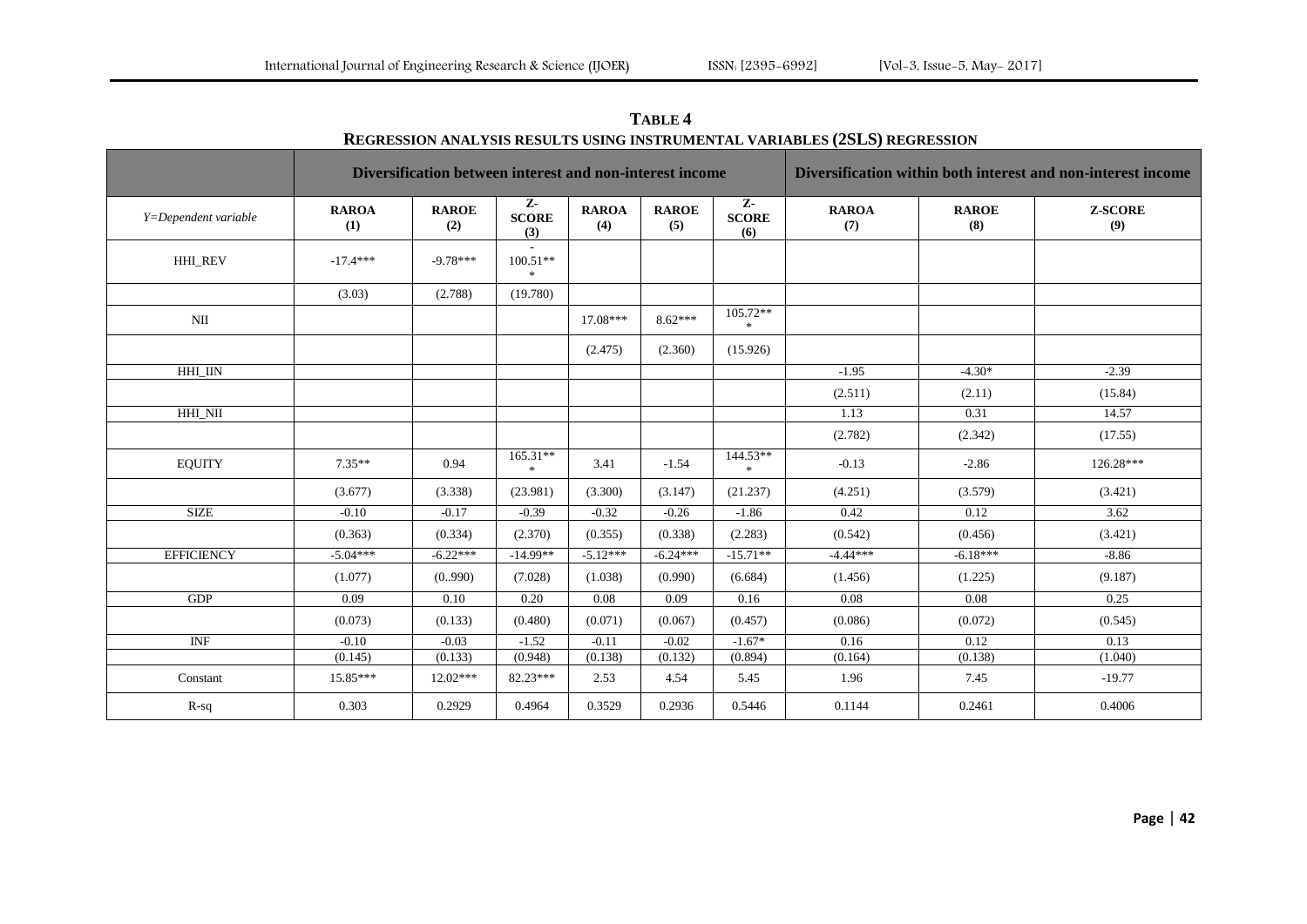# **V. EMPIRICAL RESULTS**

Table 3 shows our empirical results using random effects models. We have twelve specifications where we examine the relationship between bank income diversification across interest and non interest income generating activities as well within these two types of revenue on bank performance and stability. In specification 1-3, we examine the link between revenue diversification and bank performance and stability using as proxy for diversification the index HHI of both main categories of income (interest and non-interest income).

In specification 4-6, we use one direct measure of diversification which is NII (non-interest income over total operating income). In specification 7-9, we try to examine the effects of diversification within both interest and non-interest income on bank performance and stability using the index HHI. In last specification 10-12, we examine the relation between each component of interest and non-interest income and bank performance and bank stability.

In all specification, we find that revenue diversification across and within interest and non-interest income enhance bank performance and stability. Notice that the negative coefficient oh HHI \_REV means that an increase in diversification towards non-interest income (in other words a decrease in HHI-REV) is associated with an increase in risk-adjusted return on assets (RAROA) and on equity (RAROE) as well as in bank stability measured by Z-Score. The same reasoning is for HHI\_IIN and HHI\_NII. These results confirm our hypotheses which state that when banks shift towards non-interest income generating activities, their performance and stability improve.

The positive impact of revenue diversification on bank performance can be explained by the fact that when banks diversify their income structure by exploring new business lines, their innovation and competitiveness increase which leads to higher profitability. On the other hand, the positive impact of revenue diversification on bank stability can be explained by the fact that when banks shift toward non-interest generating activities the volatility of their income decreases as their interest and non-interest incomes are not perfectly correlated.

Our results show that the impact of income diversification toward non-interest revenue generating operations does depend on the category of non-interest revenue as well as its correlation with interest revenue and its subcategories. We found the diversification gains to be more pronounced when banks shift to non-interest income generating activities that are not correlated with interest income and are stemming from nontraditional banking activities. This is explained by the fact that nontraditional banking operations are not subject to the same fluctuations as interest-generating operations. This lowers earnings volatility and improves stability. Unsurprisingly, non-interest income stemming from traditional banking activities worsens bank stability.

In all specification, we find that revenue diversification across and within interest and non-interest income enhance bank performance and stability. Notice that the negative coefficient oh HHI \_REV means that an increase in diversification towards non-interest income ( in other words a decrease in HHI-REV) is associated with an increase in risk-adjusted return on assets (RAROA) and on equity (RAROE) as well as in bank stability measured by Z-Score. The same reasoning is for HHI\_IIN and HHI\_NII. These results confirm our hypotheses which state that when banks shift towards non-interest income generating activities, their performance and stability improve.

The positive impact of revenue diversification on bank performance can be explained by the fact that when banks diversify their income structure by exploring new business lines, their innovation and competitiveness increase which leads to higher profitability. On the other hand, the positive impact of revenue diversification on bank stability can be explained by the fact that when banks shift toward non-interest generating activities the volatility of their income decreases as their interest and non-interest incomes are not perfectly correlated.

Our results show that the impact of income diversification toward non-interest revenue generating operations does depend on the category of non-interest revenue as well as its correlation with interest revenue and its subcategories. We found the diversification gains to be more pronounced when banks shift to non-interest income generating activities that are not correlated with interest income and are stemming from nontraditional banking activities. This is explained by the fact that nontraditional banking operations are not subject to the same fluctuations as interest-generating operations. This lowers earnings volatility and improves stability. Unsurprisingly, non-interest income stemming from traditional banking activities worsens bank stability.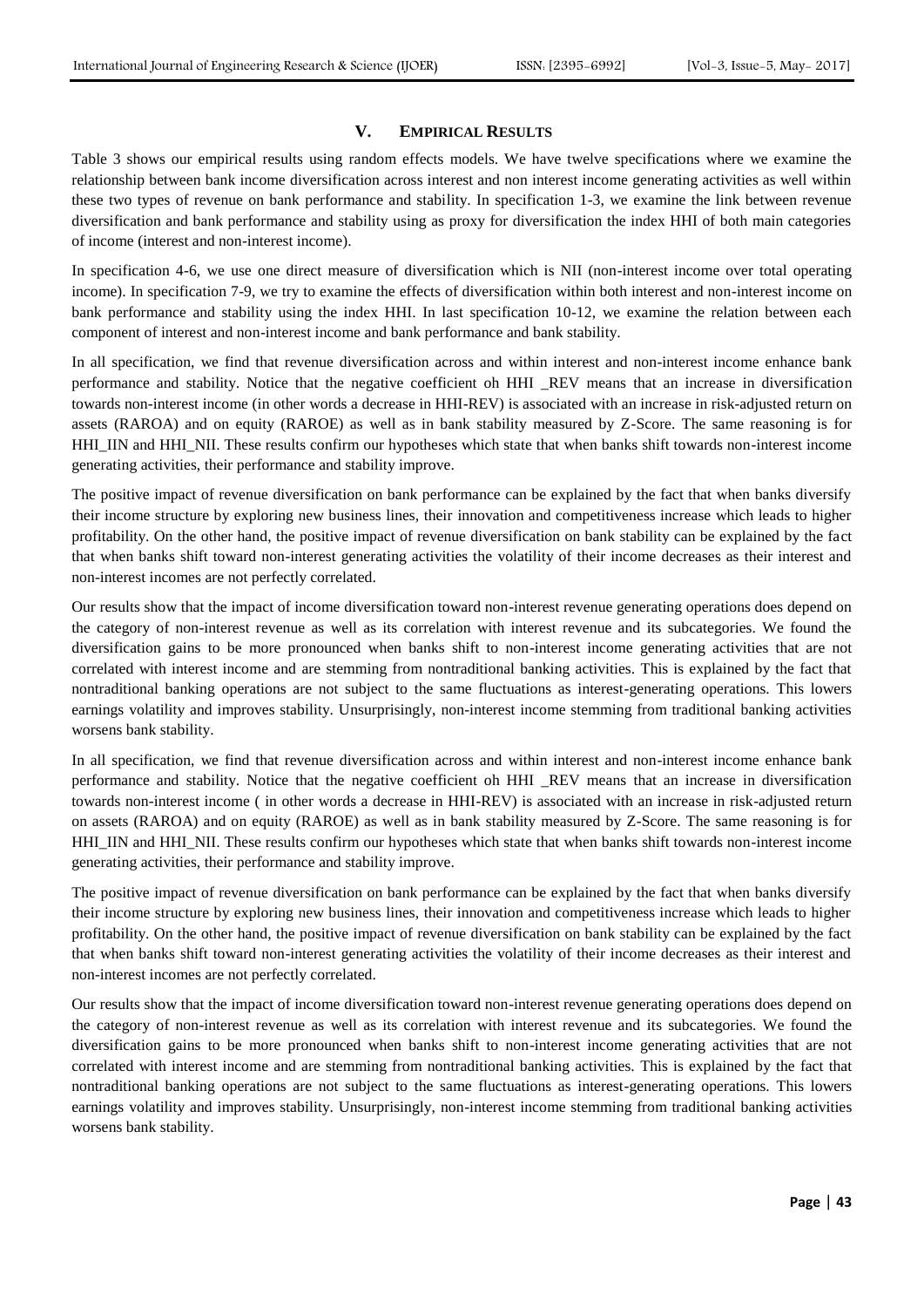#### **VI. CONCLUSION**

In this study we use a detailed dataset on eleven banks operating in Tunisia over the period 2001-2014 to examine the relationship between revenue diversification and bank performance and stability. Using a panel data estimation as well as instrumental variables approach (2SLS) to handle the endogeneity problem of diversification variables, we find that income diversifications between and within interest and non-interest income generating activities enhance bank performance and bank stability.

Our findings confirm those of previous studies on emerging banking sectors. For instance, over the period 2001-2014, Tunisian banks show a relative large reliance on interest income generating activities (62%) which is made mainly through interest on loans to customers with a share in total interest income of 96%. Also, like in developing countries (Sanya and Wolfe, 2011), our findings suggest that banks benefit from a better revenue diversification. In fact, the diversification of income structure leads to better trade-off between the expected level and variance of banks' performance. Of course, for this positive effect of revenue source diversification to hold, banks' income-generating operations should not be perfectly correlated. Also, the positive effect of revenue diversification toward non-interest income generating activities can be explained by its role in lowering the cyclical variations in profits if incomes between bank activities are not perfectly correlated. This in addition to the role played by income diversification in increasing competitive pressures between banks across a large number of banking business lines which can increase innovation and efficiency in the provision of banking services.

The results also indicate that diversification gains are largest for banks with more shifts to nontraditional banking business lines while, absent for banks which follow cross-selling strategies of financial services.

Furthermore, our results show that the effect of revenue diversification does depend on the category of non-interest revenue and its correlation with interest revenue and its components. In fact, we found the diversification gains to be more pronounced when banks shift to non-interest income generating activities that are not correlated with interest income and are stemming from nontraditional banking activities such as investment banking and fee-based income from nontraditional operations (like for example commissions, fees and premiums earned from insurance activity).

One explanation of this result is that nontraditional banking operations are not subject to the same fluctuations as interestgenerating operations which leads to lower earnings volatility. However, non-interest income coming from traditional banking activities worsens bank stability.

This study can be extended in several directions. One way for future researches would be to explore more channels through which revenue diversification can affect bank performance and stability. One channel would be the improved banking competition and innovation in presence of income diversification.

#### **REFERENCES**

- [1] Ahmad, M; M. (2017). : "Asset quality, non-interest income, and bank profitability: Evidence from Indian banks. Economic Modelling. Vol. 63, pp. 1–14.
- [2] Altunbas, Y; Manganelli, S and Marques-Ibanez, D, (2011): "Bank Risk During the Financial Crisis Do Business Models Matter?". ECB Working Paper Series, N° 1394, European Central Bank, Frankfurt.
- [3] Ayadi, R ; Arbak, E and de Groen, W.P, (2011) : « Business Models in European Banking: A Pre-and Post-Crisis Screening". Centre for European Policy Studies, Brussels.
- [4] Belaid, F and Bellouma, M, (2016): "Determinants of loan quality: evidence from the Tunisian banking sector". International Journal of Engineering Research & Science. Vol 2. P, 67-79.
- [5] Beltratti, A and Stulz, R.M, (2012) : «The credit crisis around the globe: why did some banks perform better?". Journal of Financial Econ. Vol 105 (1).P, 1–17.
- [6] Busch, R. and Kick. T, (2009): "Income Diversification in the German Banking Industry". Bundes bank Discussion Paper, N° 09/2009.
- [7] Chen, Y; Liu, Jun Su (2013) ; « Greasing the wheels of bank lending: Evidence from private firms in China." Journal of Banking & Finance, Vol.37( 7), P, 2533-2545.
- [8] Chiorazzo, V. Milani, C and Salvini, F, (2008): "Income diversification and bank performance: evidence from Italian banks. Journal of Financial Services Research. Vol 33. P.181–203.
- [9] DeYoung, R and Torna, G (2013): "Nontraditional banking activities and bank failures during the financial crisis". Journal of Financial Intermediation. Vol 22. P,397-421.
- [10] Demirgüc-Kunt, A and Huizinga, H, (2010): "Bank Activity and Funding Strategies: The Impact on Risk and Returns", Journal of Financial Economics, Vol. 98, pp. 626-650.